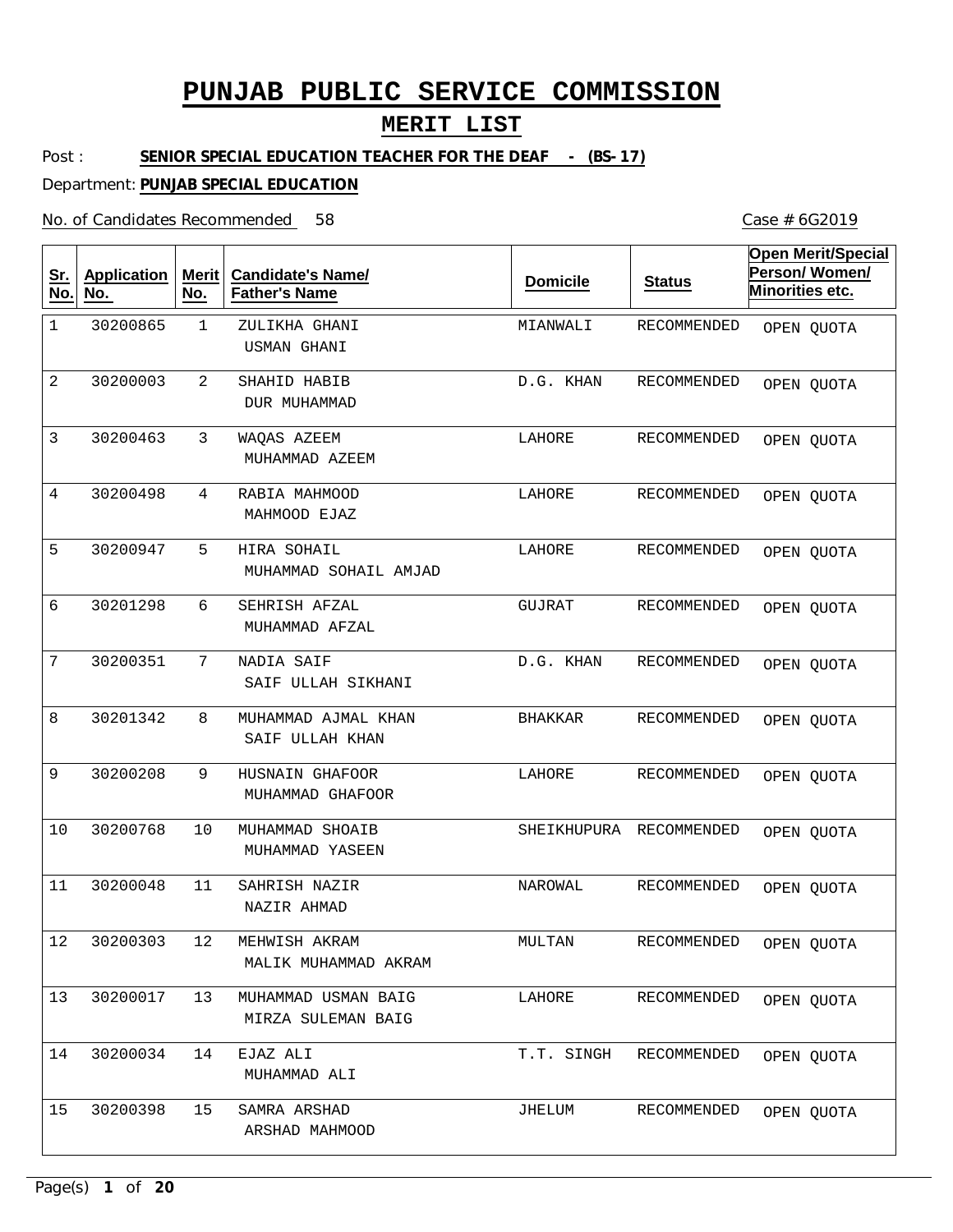### **MERIT LIST**

Post : **SENIOR SPECIAL EDUCATION TEACHER FOR THE DEAF - (BS-17)** 

Department: **PUNJAB SPECIAL EDUCATION**

No. of Candidates Recommended 58 Case # 6G2019

| <u>Sr.</u><br>No. | <b>Application</b><br>No. | <b>Merit</b><br>No. | <b>Candidate's Name/</b><br><b>Father's Name</b> | <b>Domicile</b> | <b>Status</b>      | <b>Open Merit/Special</b><br>Person/Women/<br>Minorities etc. |
|-------------------|---------------------------|---------------------|--------------------------------------------------|-----------------|--------------------|---------------------------------------------------------------|
| 16                | 30200752                  | 16                  | ASIF JILANI<br>GHULAM JILANI                     | T.T. SINGH      | RECOMMENDED        | OPEN QUOTA                                                    |
| 17                | 30201018                  | 17                  | SOBIA MAJEED<br>RAJA ABDUL MAJEED                | LAHORE          | <b>RECOMMENDED</b> | OPEN QUOTA                                                    |
| 18                | 30200026                  | 18                  | SAMINA MARYAM<br>MUHAMMAD AKRAM                  | LAHORE          | <b>RECOMMENDED</b> | OPEN QUOTA                                                    |
| 19                | 30200277                  | 19                  | SIDRA SAEED<br>SAEED AHMAD MIRZA                 | MULTAN          | RECOMMENDED        | OPEN QUOTA                                                    |
| 20                | 30201318                  | 20                  | WAHEEDA BANO<br>SHABBIR HUSSAIN                  | RAWALPINDI      | <b>RECOMMENDED</b> | OPEN QUOTA                                                    |
| 21                | 30200847                  | 21                  | AMNA HASSAN<br>MUHAMMAD HANIF SHAH               | MIANWALI        | <b>RECOMMENDED</b> | OPEN QUOTA                                                    |
| 22                | 30200603                  | 22                  | SAMINA GUL<br>MEER GUL                           | D.G. KHAN       | <b>RECOMMENDED</b> | OPEN QUOTA                                                    |
| 23                | 30200228                  | 23                  | NAVID UR REHMAN<br>MUHAMMAD RAMZAN               | D.G. KHAN       | RECOMMENDED        | OPEN QUOTA                                                    |
| 24                | 30200161                  | 24                  | SAIMA LIAQAT<br>LIAQAT ALI                       | SAHIWAL         | <b>RECOMMENDED</b> | OPEN QUOTA                                                    |
| 25                | 30200326                  | 25                  | ASMA IQBAL<br>MUHAMMAD IQBAL                     | D.G. KHAN       | RECOMMENDED        | OPEN QUOTA                                                    |
| 26                | 30200190                  | 26                  | NOUREEN NAWAZ<br>MUHAMMAD NAWAZ                  | CHINIOT         | RECOMMENDED        | OPEN QUOTA                                                    |
| 27                | 30200903                  | 27                  | KANIZ SUMAIRA<br>SYED MUHAMMAD NAZIR SHAH        | LAHORE          | RECOMMENDED        | OPEN QUOTA                                                    |
| 28                | 30200761                  | 28                  | SIDRA SADDIQUE<br>MUHAMMAD SADDIOUE              | LAHORE          | RECOMMENDED        | OPEN QUOTA                                                    |
| 29                | 30201067                  | 29                  | AMNA ZARTASHA<br>ESUB KHAN                       | MIANWALI        | RECOMMENDED        | OPEN QUOTA                                                    |
| 30                | 30200259                  | 30                  | ANAM SHAHZADI<br>ZAFAR IQBAL                     | D.G. KHAN       | RECOMMENDED        | OPEN QUOTA                                                    |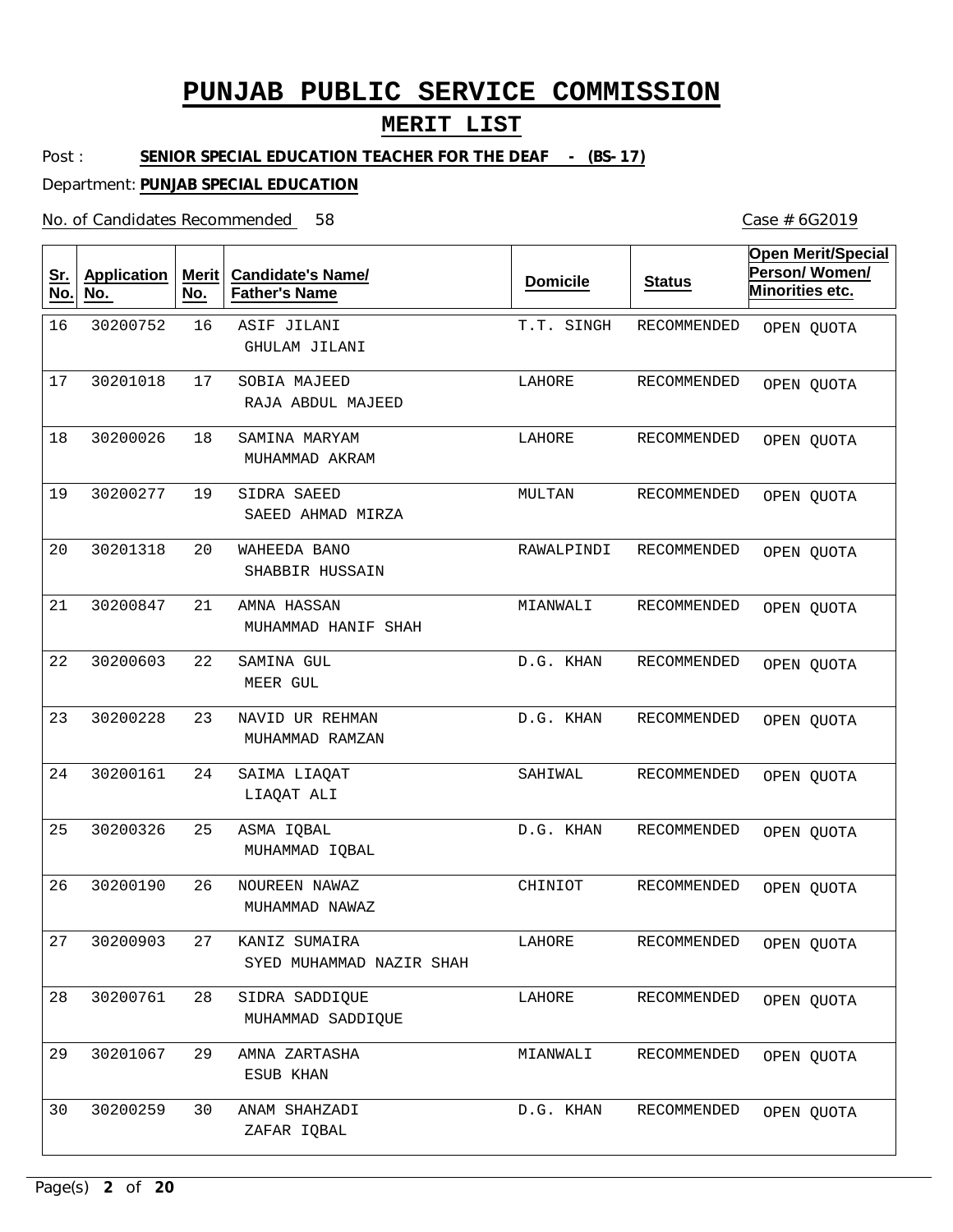#### **MERIT LIST**

Post : SENIOR SPECIAL EDUCATION TEACHER FOR THE DEAF - (BS-17)

Department: **PUNJAB SPECIAL EDUCATION**

No. of Candidates Recommended

31 32 33 34 35 36 37 38 39 40 41 42 43 44 SAAMIA AQIB MEHREEN NAWAZ AYESHA NOREEN FARWA RUBAB NABEELA KOUSAR (Selected against Women Quota) ZAINAB IFTIKHAR (Selected against Women Quota) ANEEQA ISMAEEL (Selected against Women Quota) AASMA RAUF (Selected against Women Quota) MUNAZZA ASGHAR (Selected against Women Quota) AFIFA RIAZ (Selected against D.G. KHAN Special Zone Quota) FARHEEN ASLAM (Selected against Women Quota) JUWAIRIA KHURSHID (Selected against Women Quota) KHADIJA MAHMOOD (Selected against Women Quota) SYEDA MUBEEN ZAHARA (Selected against Women Quota) MUHAMMAD AQIB TAUSEEF HAQ NAWAZ AWAN SHAMSHER ALI MAHAR ZAFAR IQBAL RAFIQ AHMED IFTIKHAR YOUNAS MUHAMMAD ISMAEEL SHEIKH RAUF ALAM ASGHAR ALI RIAZ AHMAD MUHAMMAD ASLAM MUHAMMAD KHURSHID MAHMOOD EJAZ SYED MUHAMMAD SHAH 31 32 33 34 35 36 37 38 39 40 41 42 43 44 30200407 30200033 30200993 30200716 30201099 30201159 30200355 30200213 30200487 30200327 30200609 30200824 30200493 30200533 LAHORE MIANWALI PAKPATTAN JHANG JHELUM RAWALPINDI LAHORE LAHORE OKARA OKARA LAHORE LAHORE FAISALABAD RECOMMENDED RECOMMENDED RECOMMENDED RECOMMENDED RECOMMENDED RECOMMENDED RECOMMENDED RECOMMENDED RECOMMENDED RECOMMENDED RECOMMENDED RECOMMENDED RECOMMENDED RECOMMENDED **Sr. No. Application No. Merit No. Candidate's Name/ Father's Name Domicile Status Open Merit/Special Person/ Women/ Minorities etc.** OPEN QUOTA OPEN QUOTA OPEN QUOTA OPEN QUOTA WOMEN QUOTA WOMEN QUOTA WOMEN QUOTA WOMEN QUOTA WOMEN QUOTA SPECIAL ZONE QUOTA WOMEN QUOTA WOMEN QUOTA WOMEN QUOTA WOMEN QUOTA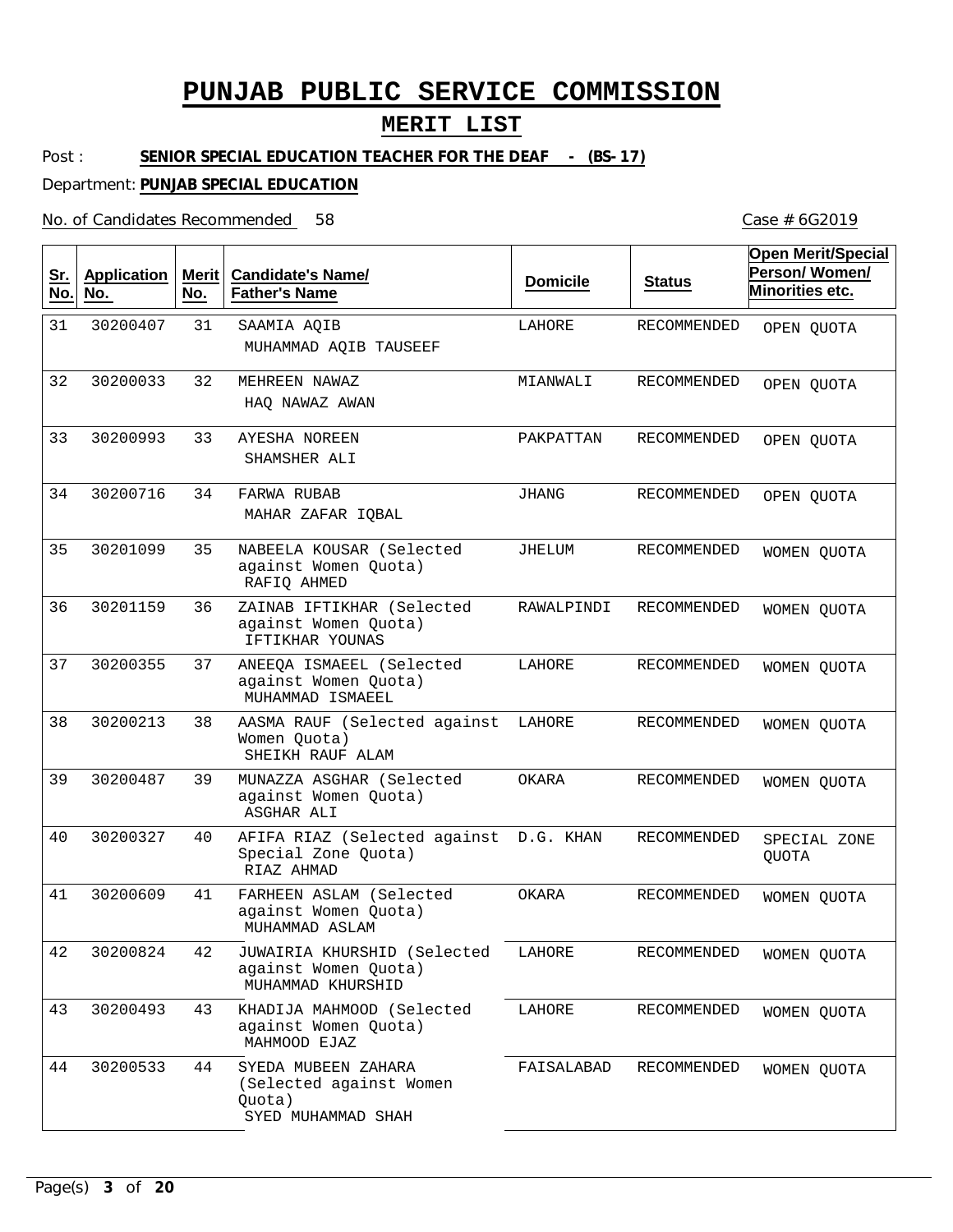### **MERIT LIST**

#### Post : **SENIOR SPECIAL EDUCATION TEACHER FOR THE DEAF - (BS-17)**

#### Department: **PUNJAB SPECIAL EDUCATION**

#### No. of Candidates Recommended

| <u>Sr.</u><br>No. | <b>Application</b><br>No. | Merit $ $<br>No. | <b>Candidate's Name/</b><br><b>Father's Name</b>                                       | <b>Domicile</b>   | <b>Status</b>      | <b>Open Merit/Special</b><br>Person/Women/<br>Minorities etc. |
|-------------------|---------------------------|------------------|----------------------------------------------------------------------------------------|-------------------|--------------------|---------------------------------------------------------------|
| 45                | 30200542                  | 45               | NOSHABA SHAREEF (Selected<br>against Special Zone Quota)<br>MUHAMMAD SHAREEF           | D.G. KHAN         | RECOMMENDED        | SPECIAL ZONE<br>QUOTA                                         |
| 46                | 30200590                  | 46               | SHAZIA ANJUM (Selected<br>against Special Zone Quota)<br>MUHAMMAD RAMZAN               | <b>BHAKKAR</b>    | <b>RECOMMENDED</b> | SPECIAL ZONE<br><b>QUOTA</b>                                  |
| 47                | 30200220                  | 48               | ROHEENA ASHRAF (Selected<br>against Women Quota)<br>MUHAMMAD ASHRAF                    | LAHORE            | <b>RECOMMENDED</b> | WOMEN OUOTA                                                   |
| 48                | 30200793                  | 54               | UMBREEN IQBAL (Selected<br>against Special Zone Quota)<br>MUHAMMAD IQBAL HUSSAIN       | MIANWALI          | RECOMMENDED        | SPECIAL ZONE<br><b>QUOTA</b>                                  |
| 49                | 30200530                  | 58               | FATIMA KHAN (Selected<br>against Special Zone Quota)<br>MUSSARAT NAEEM AKHTAR          | D.G. KHAN         | RECOMMENDED        | SPECIAL ZONE<br><b>QUOTA</b>                                  |
| 50                | 30201006                  | 61               | FAREEHA YOUSAF (Selected<br>against Special Zone Quota)<br>MUHAMMAD YOUSAF CHEEMA      | LAYYAH            | RECOMMENDED        | SPECIAL ZONE<br><b>QUOTA</b>                                  |
| 51                | 30200002                  | 62               | ANTREETA KIFAIT (Selected<br>against Special Zone Quota)<br>KIFAIT HUSSAIN AZHAR       | D.G. KHAN         | RECOMMENDED        | SPECIAL ZONE<br><b>OUOTA</b>                                  |
| 52                | 30200297                  | 63               | RABAIL NOOR (Selected<br>against Special Zone Quota)<br>NOOR MUHAMMAD KHAN             | R.Y. KHAN         | RECOMMENDED        | SPECIAL ZONE<br><b>QUOTA</b>                                  |
| 53                | 30200205                  | 66               | ABDUL SATTAR (Selected<br>against Special Zone Quota)<br><b>ABDUL RASHEED</b>          | RAJANPUR          | RECOMMENDED        | SPECIAL ZONE<br><b>QUOTA</b>                                  |
| 54                | 30200654                  | 70               | AQSA SALEEM (Selected<br>against Special Zone Quota)<br>MUHAMMAD SALEEM                | D.G. KHAN         | RECOMMENDED        | SPECIAL ZONE<br>QUOTA                                         |
| 55                | 30200038                  | 71               | ZAHRA MUMTAZ (Selected<br>against Special Zone Quota)<br>MUMTAZ HUSSAIN CHUGHTAI       | <b>BAHAWALPUR</b> | RECOMMENDED        | SPECIAL ZONE<br><b>QUOTA</b>                                  |
| 56                | 30200457                  | 72               | SHGUFTA NAZIR (Selected<br>against Special Zone Quota)<br>NAZIR AHMED                  | D.G. KHAN         | RECOMMENDED        | SPECIAL ZONE<br><b>OUOTA</b>                                  |
| 57                | 30201211                  | 76               | WASEEM ULLAH KHAN (Selected<br>against Special Zone Quota)<br>MATI ULLAH KHAN          | <b>BHAKKAR</b>    | RECOMMENDED        | SPECIAL ZONE<br>QUOTA                                         |
| 58                | 30200139                  | 231              | SYEDA MARRIEM MEHDI<br>(Selected against Special<br>Persons Quota)<br>SYED AKSEY MEHDI | FAISALABAD        | RECOMMENDED        | SPECIAL<br>PERSON QUOTA                                       |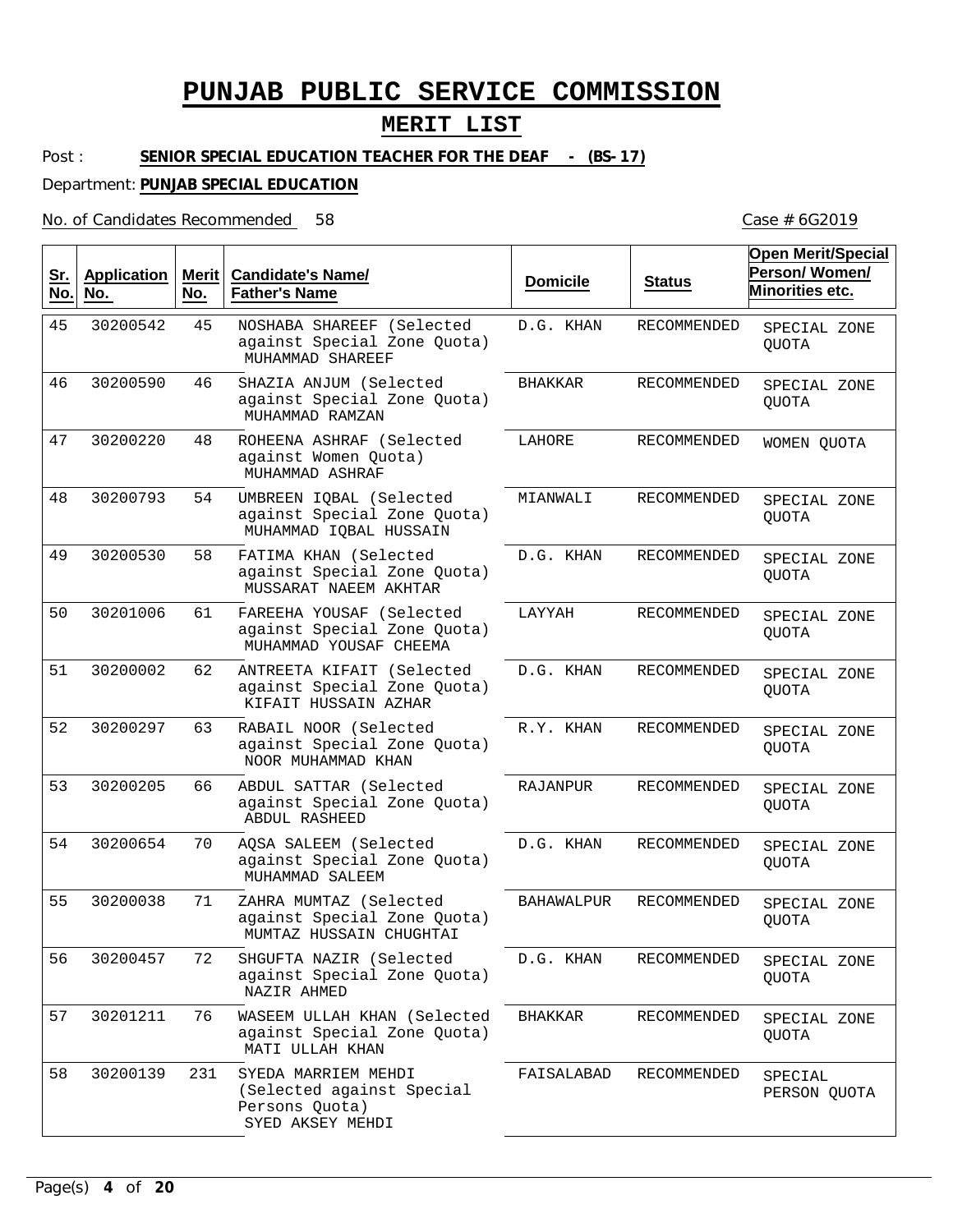### **MERIT LIST**

Post : **SENIOR SPECIAL EDUCATION TEACHER FOR THE DEAF - (BS-17)** 

Department: **PUNJAB SPECIAL EDUCATION**

No. of Candidates Recommended

| <u>Sr.</u><br>No. | <b>Application</b><br>No.                                       | Merit $ $<br>No. | <b>Candidate's Name/</b><br><b>Father's Name</b> | <b>Domicile</b> | <b>Status</b> | <b>Open Merit/Special</b><br>Person/Women/<br>Minorities etc. |  |  |  |  |
|-------------------|-----------------------------------------------------------------|------------------|--------------------------------------------------|-----------------|---------------|---------------------------------------------------------------|--|--|--|--|
|                   | Following Candidate(s) Could Not Come In the Orbit of Selection |                  |                                                  |                 |               |                                                               |  |  |  |  |
| 1                 | 30200248                                                        | 47               | MUHAMMAD KASHIF<br>MUHAMMAD YOUSAF               | LAHORE          |               | NOT RECOMMENDED                                               |  |  |  |  |
| 2                 | 30200825                                                        | 49               | SAMEEN YOUSAF<br>SYED MUHAMMAD YOUSUF            | LAHORE          |               | NOT RECOMMENDED                                               |  |  |  |  |
| 3                 | 30200473                                                        | 50               | MUBARAKAH KHAN<br>NASRULLAH KHAN                 | SARGODHA        |               | NOT RECOMMENDED                                               |  |  |  |  |
| 4                 | 30201007                                                        | 51               | AMAR FAIZ<br>FAIZ AHMAD                          | GUJRANWALA      |               | NOT RECOMMENDED                                               |  |  |  |  |
| 5                 | 30201023                                                        | 52               | AMNA JAHANGIR<br>JAHANGIR AHMED                  | KASUR           |               | NOT RECOMMENDED                                               |  |  |  |  |
| 6                 | 30200182                                                        | 53               | MUHAMMAD NASIR AKHTAR<br>MUHAMMAD AKHTAR HUSSAIN | KASUR           |               | NOT RECOMMENDED                                               |  |  |  |  |
| 7                 | 30200283                                                        | 55               | MUNAZA PARVEEN<br>MUHAMMAD SIDDIQUE              | RAWALPINDI      |               | NOT RECOMMENDED                                               |  |  |  |  |
| 8                 | 30200971                                                        | 56               | SIDRA FAZAL<br>FAZAL<br>HUSSAIN                  | LAHORE          |               | NOT RECOMMENDED                                               |  |  |  |  |
| 9                 | 30200125                                                        | 57               | MUHAMMAD ALI<br>NASRULLAH BHATTI                 | LAHORE          |               | NOT RECOMMENDED                                               |  |  |  |  |
| 10                | 30200200                                                        | 59               | MAQSOOD FATIMA<br><b>GUL MUHAMMAD</b>            | KHUSHAB         |               | NOT RECOMMENDED                                               |  |  |  |  |
| 11                | 30201234                                                        | 60               | AMNA SHARIF<br>MUHAMMAD SHARIF                   | LAHORE          |               | NOT RECOMMENDED                                               |  |  |  |  |
| 12                | 30200863                                                        | 64               | MUHAMMAD SHAFIQ<br>MUHAMMAD RAFIQ                | LAHORE          |               | NOT RECOMMENDED                                               |  |  |  |  |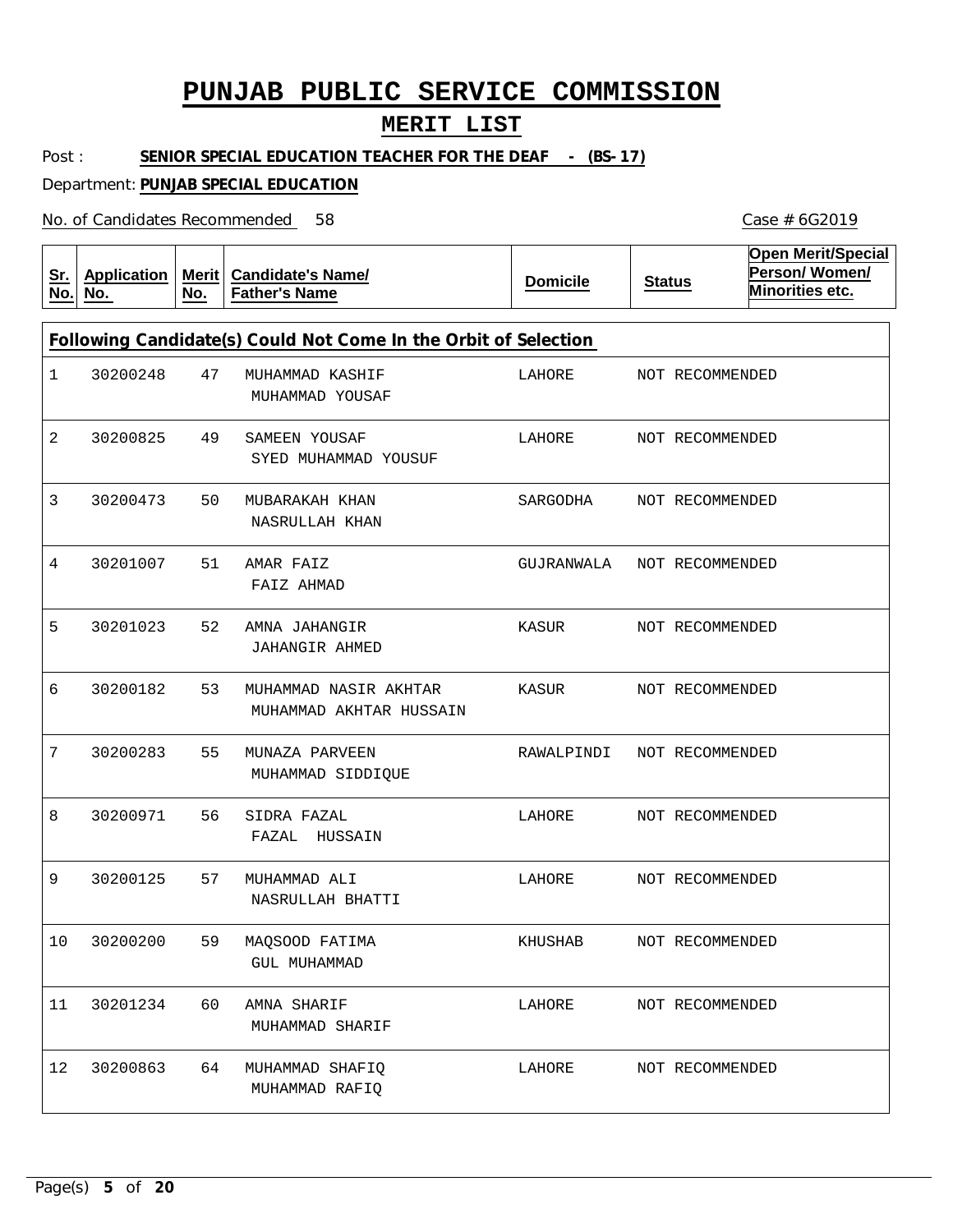#### **MERIT LIST**

Post : SENIOR SPECIAL EDUCATION TEACHER FOR THE DEAF - (BS-17)

Department: **PUNJAB SPECIAL EDUCATION**

No. of Candidates Recommended

**Sr. No. Application No. Merit No. Candidate's Name/ Father's Name Domicile Status Open Merit/Special Person/ Women/ Minorities etc.** 65 67 68 69 73 74 75 77 78 79 80 81 ZARA ASHRAF IRTAQA TAHIR WAJIHA NAZ TASNIHA BASHIR NIMRA MARYAM FARAH KHALID MALIHA ZAHID RAHEELA FATIMA FAISAL NAEEM KHAN SHAGUFTA PERVEEN AQSA RUBAB RAHAT ANWAR MUHAMMAD ASHRAF TARAR TAHIR HUSSAIN GHAZI ABDUL GHAFFAR MUHAMMAD BASHIR MUHAMMAD JAMEEL SHEIKH MUHAMMAD KHALID RASHEED ZAHID PERVAIZ MUHAMMAD ARSHAD MUHAMMAD AZAM KHAN RIAZ AHMAD MALIK MUHAMMAD ASHRAF MUHAMMAD ANWAR 13 14 30200553 15 16 17 18 19 20 21 22 30200931 23 24 30200885 30200506 30200063 30200919 30200836 30200844 30200195 30200173 30200563 30200860 LAHORE LAHORE JHANG FAISALABAD LAHORE LAHORE LAHORE SAHIWAL KHUSHAB HAFIZABAD SARGODHA SIALKOT NOT RECOMMENDED NOT RECOMMENDED NOT RECOMMENDED NOT RECOMMENDED NOT RECOMMENDED NOT RECOMMENDED NOT RECOMMENDED NOT RECOMMENDED NOT RECOMMENDED NOT RECOMMENDED NOT RECOMMENDED NOT RECOMMENDED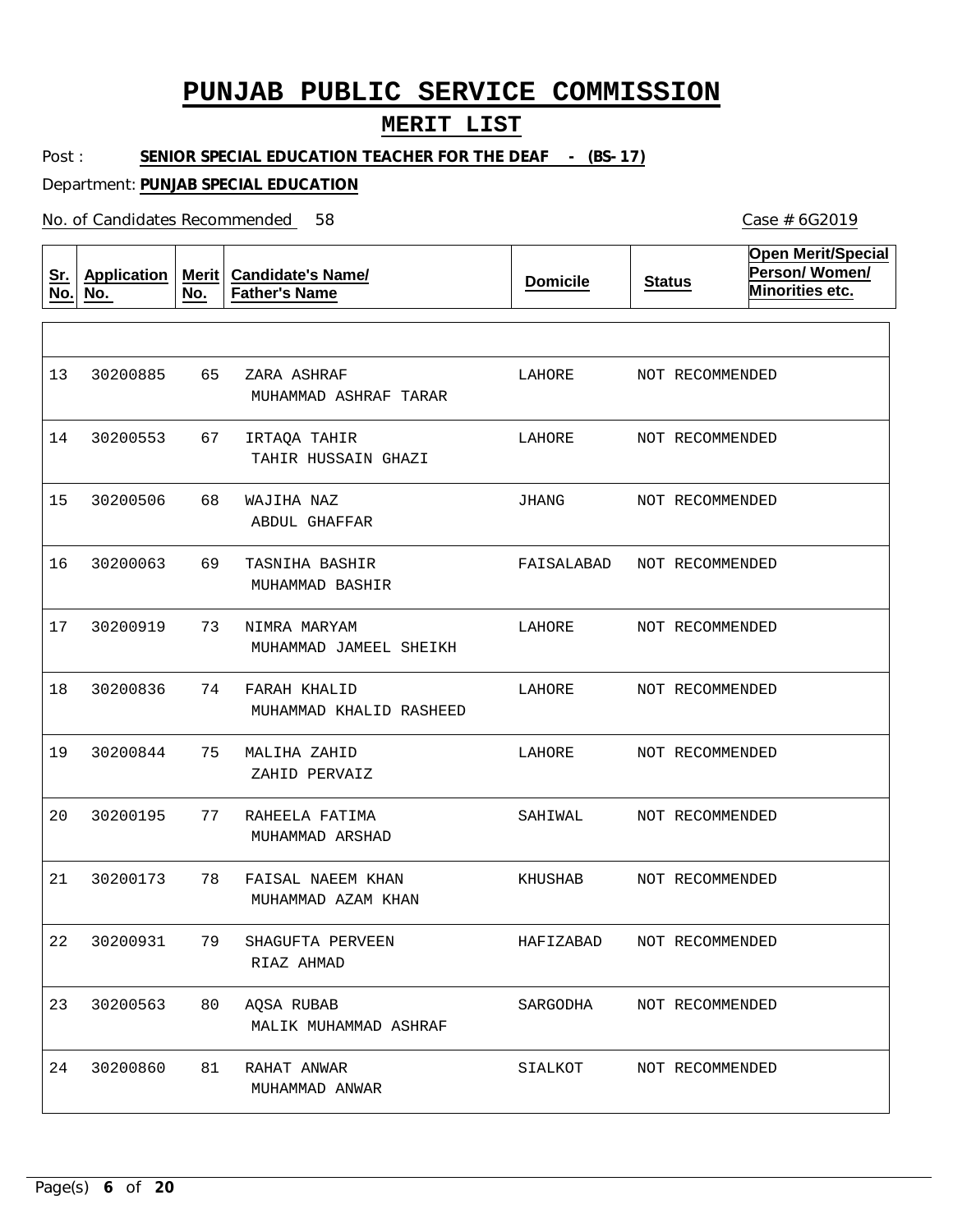#### **MERIT LIST**

Post : SENIOR SPECIAL EDUCATION TEACHER FOR THE DEAF - (BS-17)

Department: **PUNJAB SPECIAL EDUCATION**

No. of Candidates Recommended

**Sr. No. Application No. Merit No. Candidate's Name/ Father's Name Domicile Status Open Merit/Special Person/ Women/ Minorities etc.** 82 83 NASREEN ATA 84 85 86 87 88 89 90 91 92 93 AISHA JAVEED SOBIA PERVAIZ NARGIS ZAFAR KHAN ROBIA HANIF MUHAMMAD SAEED SAMIA ASGHER ALI SYEDA MUBASHRA ZAIDI TAHIRA NAZEER GHULAM MURTZA SHUMAILA IQBAL ABIDA MARYAM MANZOOR AHMAD JAVEED ATA MUHAMMAD PERVAIZ MUHAMMAD ZAFAR KHAN SHEIKH MUHAMMAD HANIF ALLAH BUKHSH ASGHAER ALI SYED BASHIR ALI ZAIDI NAZIR AHMAD KHAN FAQEER MUHAMMAD MUHAMMAD IQBAL HUSSAIN SHAH SAIF ULLAH 25 26 30200176 27 28 29 30 31 32 30200896 33 34 30200376 35 36 30200186 30200979 30201010 30200413 30200330 30200253 30201244 30200792 30200741 M.B. Din MULTAN RAWALPINDI LAHORE LAHORE LODHRAN FAISALABAD D.G. KHAN GUJRANWALA GUJRANWALA MIANWALI LAYYAH NOT RECOMMENDED NOT RECOMMENDED NOT RECOMMENDED NOT RECOMMENDED NOT RECOMMENDED NOT RECOMMENDED NOT RECOMMENDED NOT RECOMMENDED NOT RECOMMENDED NOT RECOMMENDED NOT RECOMMENDED NOT RECOMMENDED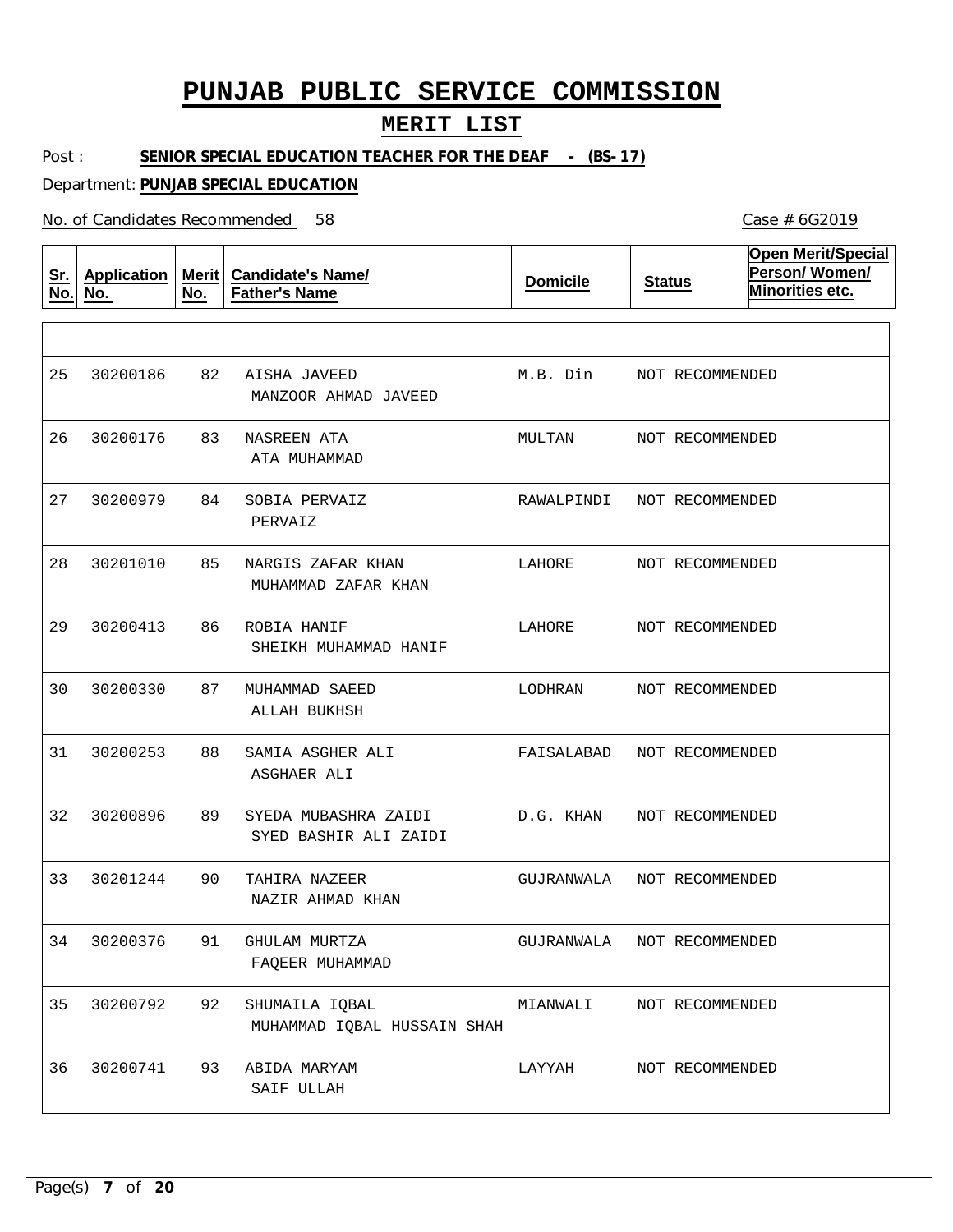### **MERIT LIST**

Post : **SENIOR SPECIAL EDUCATION TEACHER FOR THE DEAF - (BS-17)** 

Department: **PUNJAB SPECIAL EDUCATION**

| <u>Sr.</u><br>No. | <b>Application</b><br>No. | <b>Merit</b><br>No. | <b>Candidate's Name/</b><br><b>Father's Name</b> | <b>Domicile</b> | <b>Status</b>   | <b>Open Merit/Special</b><br>Person/Women/<br>Minorities etc. |
|-------------------|---------------------------|---------------------|--------------------------------------------------|-----------------|-----------------|---------------------------------------------------------------|
|                   |                           |                     |                                                  |                 |                 |                                                               |
| 37                | 30200099                  | 94                  | AYSHA SARFRAZ<br>SARFRAZ AHMAD                   | D.G. KHAN       | NOT RECOMMENDED |                                                               |
| 38                | 30200004                  | 95                  | FAHMEEDA LATIF<br>ABDUL LATIF KHAN               | MULTAN          | NOT RECOMMENDED |                                                               |
| 39                | 30200274                  | 96                  | FARZANA PERVEEN<br>MUHAMMAD SHAHBAZ              | GUJRANWALA      | NOT RECOMMENDED |                                                               |
| 40                | 30201372                  | 97                  | SAIMA NOSHEEN<br>FAIZ AHMED                      | LAHORE          | NOT RECOMMENDED |                                                               |
| 41                | 30200057                  | 98                  | FARHEEN SULTANA<br>RAJA ZIA HAIDER               | KHUSHAB         | NOT RECOMMENDED |                                                               |
| 42                | 30200970                  | 99                  | SADIA KHADIM<br>KHADIM HUSSAIN                   | KHANEWAL        | NOT RECOMMENDED |                                                               |
| 43                | 30200252                  | 100                 | FATIMA MASOOD<br>MASOOD AKHTAR                   | LAHORE          | NOT RECOMMENDED |                                                               |
| 44                | 30200339                  | 101                 | ZAIN UL ABIDIN<br>GHULAM MUSTAFA                 | LAHORE          | NOT RECOMMENDED |                                                               |
| 45                | 30201246                  | 102                 | HAFSA IQBAL<br>MUHAMMAD IQBAL                    | M. GARH         | NOT RECOMMENDED |                                                               |
| 46                | 30200780                  |                     | 103 AROOSA SAJID<br>SAJID WAKEEL BUTT            | LAHORE          | NOT RECOMMENDED |                                                               |
| 47                | 30200644                  | 104                 | AMMARA NASEEM<br><b>GHULAM RASUL</b>             | LAHORE          | NOT RECOMMENDED |                                                               |
| 48                | 30200210                  | 105                 | SOBIA KHATOON<br>SYED ZULFIQAR HUSSAIN SHAH      | RAWALPINDI      | NOT RECOMMENDED |                                                               |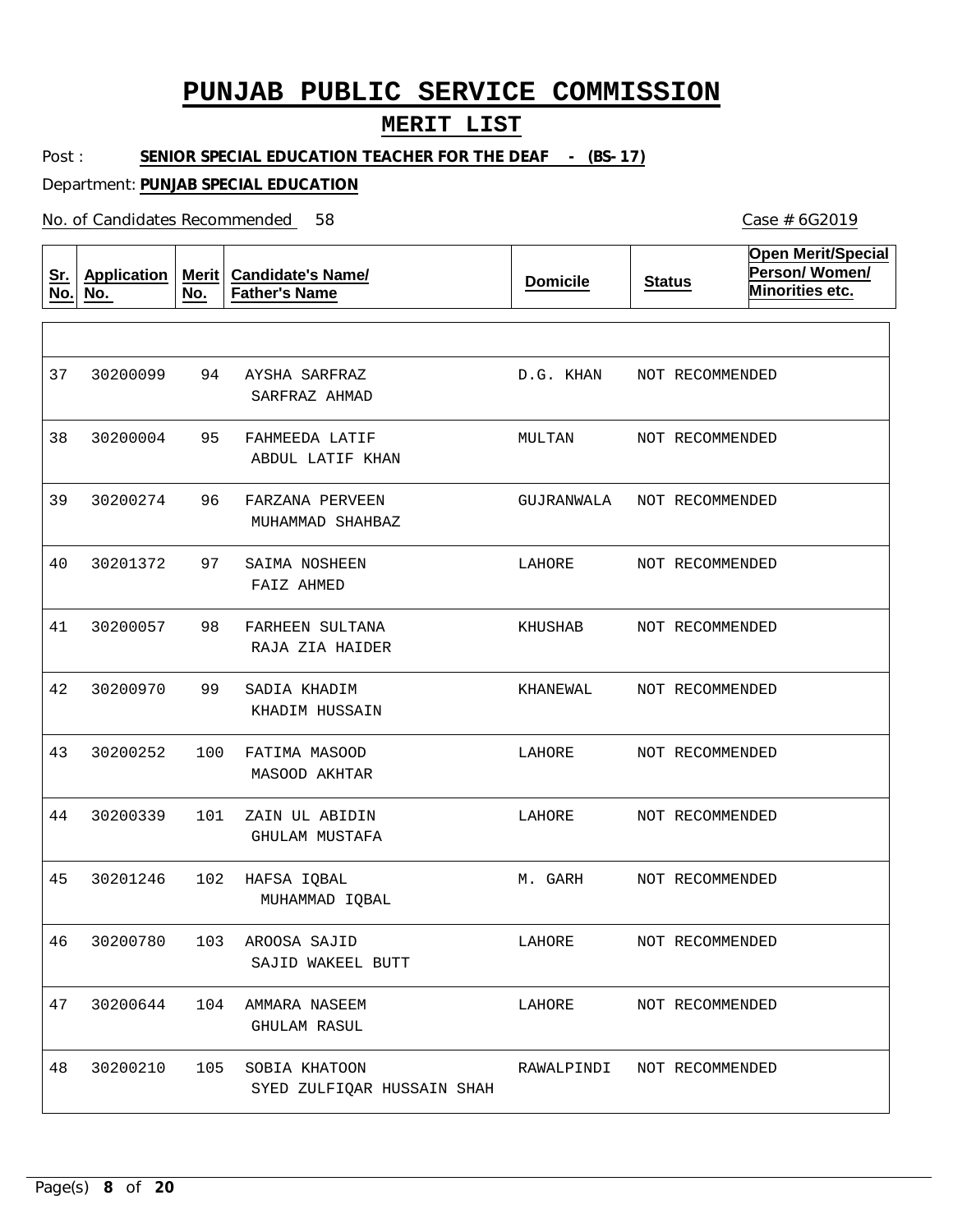#### **MERIT LIST**

Post : SENIOR SPECIAL EDUCATION TEACHER FOR THE DEAF - (BS-17)

Department: **PUNJAB SPECIAL EDUCATION**

No. of Candidates Recommended

**Sr. No. Application No. Merit No. Candidate's Name/ Father's Name Domicile Status Open Merit/Special Person/ Women/ Minorities etc.** 106 QURA TUL AIN 107 KHALIDA PARVEEN 108 MUHAMMAD RAMZAN 109 ANDLEEB AJMAL 110 111 MUHAMMAD AAMIR SIDDIQUE 112 AFSHEEN KHOSA 113 TAUSEEF AHMAD 114 FAIZA AMJAD 115 JAMSHAID ABBAS 116 AYESHA RAHEEM 117 KINZA SHARIF SUMAIRA SARDAR MALIK MUHAMMAD DEEN MUZAFFAR KHAN MUHAMMAD SHARIF MUHAMMAD AJMAL MUHAMMAD SARDAR MUHAMMAD SIDDIQUE MUHAMMAD BAKASH KHOSA ALI MUHAMMAD AMJAD QURESHI MUHAMMAD YOUSAF ABDUL RAHEEM MUHAMMAD SHARIF 49 50 30200813 51 52 53 54 55 56 57 58 59 60 30201201 30200951 30200906 30200483 30200318 30200314 30200998 30200479 30200456 30200819 30201020 LAHORE MIANWALI SAHIWAL SHEIKHUPURA NOT RECOMMENDED MULTAN OKARA D.G. KHAN D.G. KHAN SIALKOT MULTAN D.G. KHAN PAKPATTAN NOT RECOMMENDED NOT RECOMMENDED NOT RECOMMENDED NOT RECOMMENDED NOT RECOMMENDED NOT RECOMMENDED NOT RECOMMENDED NOT RECOMMENDED NOT RECOMMENDED NOT RECOMMENDED NOT RECOMMENDED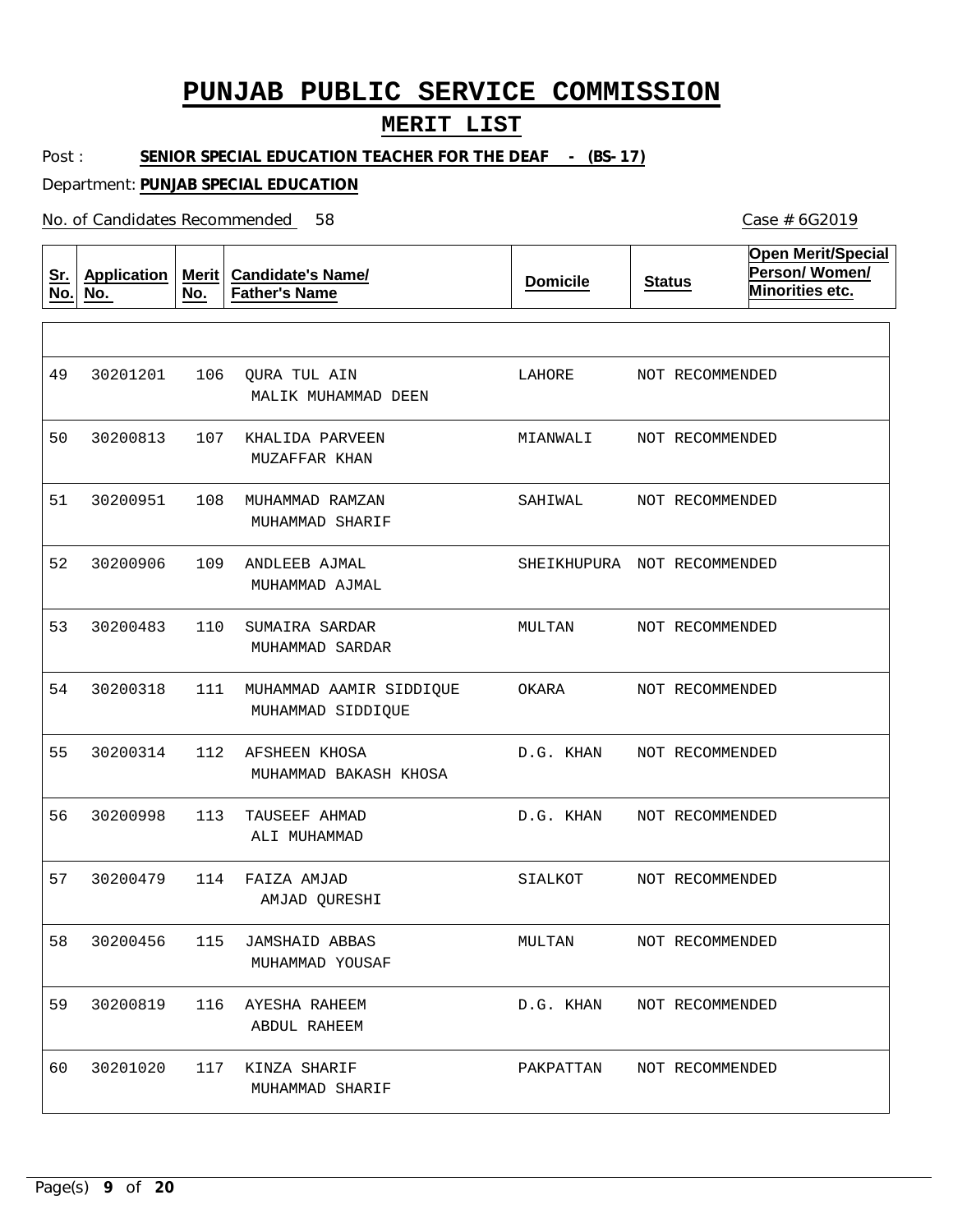### **MERIT LIST**

Post : **SENIOR SPECIAL EDUCATION TEACHER FOR THE DEAF - (BS-17)** 

Department: **PUNJAB SPECIAL EDUCATION**

| <u>Sr.</u><br>No. | <b>Application</b><br>No. | <b>Merit</b><br>No. | <b>Candidate's Name/</b><br><b>Father's Name</b> | <b>Domicile</b> | <b>Status</b>   | <b>Open Merit/Special</b><br>Person/Women/<br>Minorities etc. |
|-------------------|---------------------------|---------------------|--------------------------------------------------|-----------------|-----------------|---------------------------------------------------------------|
|                   |                           |                     |                                                  |                 |                 |                                                               |
| 61                | 30200401                  | 118                 | ZEENAT BIBI<br>NAZAR MUHAMMAD                    | SAHIWAL         | NOT RECOMMENDED |                                                               |
| 62                | 30200763                  | 119                 | MUHAMMAD HAROON MANJ<br>ABDUR RAZZAQ             | LAHORE          | NOT RECOMMENDED |                                                               |
| 63                | 30200634                  | 120                 | NAMRAH ABID<br>MUHAMMAD ABID                     | LAHORE          | NOT RECOMMENDED |                                                               |
| 64                | 30200146                  | 121                 | ABIDA PARVEEN<br>MUHAMMAD RAMZAN                 | OKARA           | NOT RECOMMENDED |                                                               |
| 65                | 30200028                  | 122                 | MAHRUKH NADEEM<br>AGHA M NADEEM KHAN             | SARGODHA        | NOT RECOMMENDED |                                                               |
| 66                | 30200588                  | 123                 | FARHAT MUNIR<br>MUNIR AHMAD                      | MULTAN          | NOT RECOMMENDED |                                                               |
| 67                | 30200096                  | 124                 | AQSA AMJAD<br>MIAN MUHAMMAD AMJAD                | LAHORE          | NOT RECOMMENDED |                                                               |
| 68                | 30200647                  | 125                 | ANEELA TARIQ<br>MUHAMMAD TARIQ                   | FAISALABAD      | NOT RECOMMENDED |                                                               |
| 69                | 30200626                  | 126                 | HINA QAMAR<br>QAMAR UL DIN                       | SIALKOT         | NOT RECOMMENDED |                                                               |
| 70                | 30200450                  | 127                 | AROOMA RAFI<br>MUHAMMAD RAFI                     | FAISALABAD      | NOT RECOMMENDED |                                                               |
| 71                | 30200742                  | 128                 | AZRA MANZOOR<br>MANZOOR AHMAD                    | M. GARH         | NOT RECOMMENDED |                                                               |
| 72                | 30200175                  | 129                 | MARYAM HAYAT<br>SARDAR MUHAMMAD HAYAT DOGAR      | KASUR           | NOT RECOMMENDED |                                                               |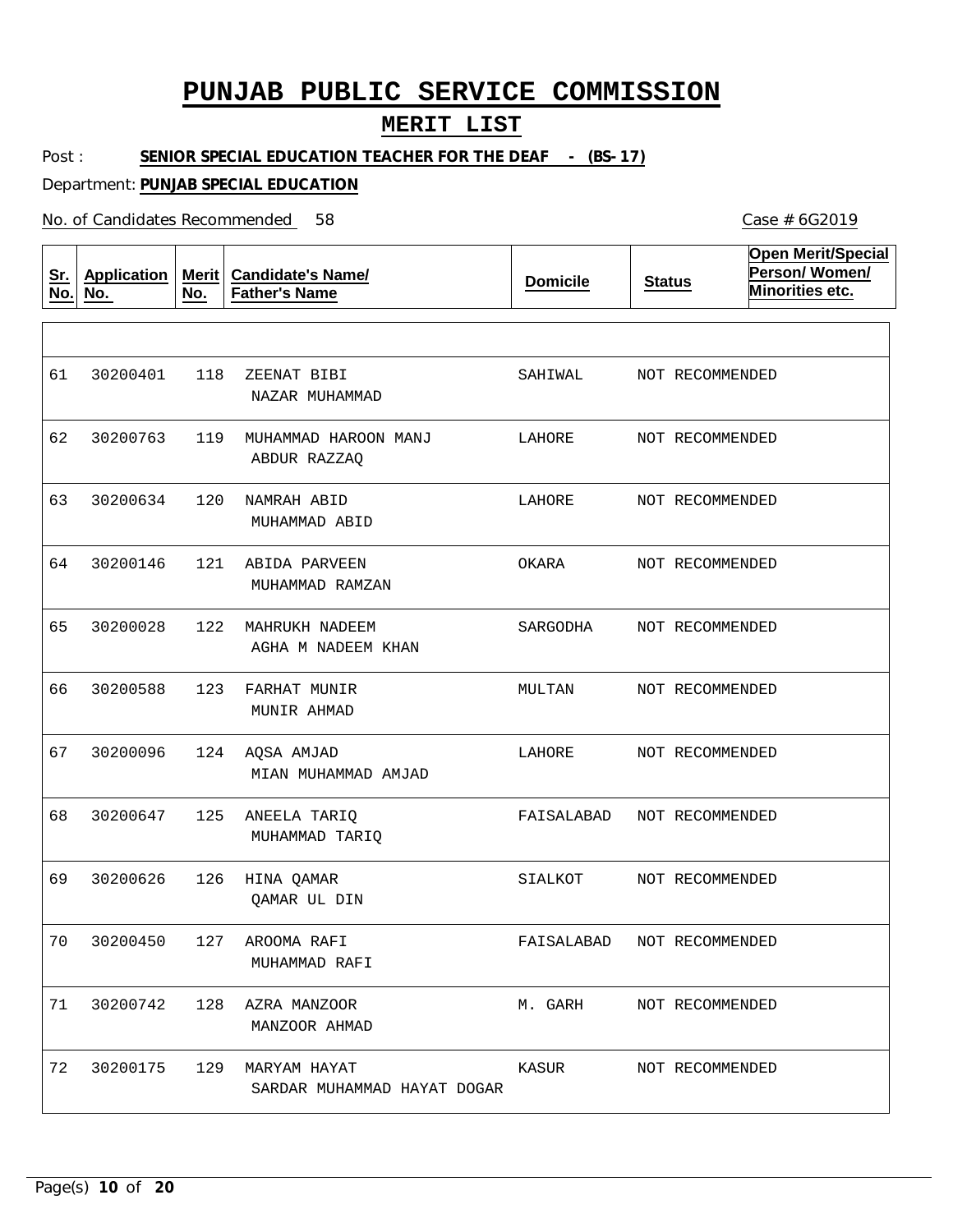### **MERIT LIST**

Post : **SENIOR SPECIAL EDUCATION TEACHER FOR THE DEAF - (BS-17)** 

Department: **PUNJAB SPECIAL EDUCATION**

No. of Candidates Recommended

| <u>Sr.</u><br>No. | <b>Application</b><br>No. | Merit  <br>No. | <b>Candidate's Name/</b><br><b>Father's Name</b> | <b>Domicile</b>             | <b>Status</b>   | <b>Open Merit/Special</b><br>Person/Women/<br>Minorities etc. |
|-------------------|---------------------------|----------------|--------------------------------------------------|-----------------------------|-----------------|---------------------------------------------------------------|
|                   |                           |                |                                                  |                             |                 |                                                               |
| 73                | 30201235                  | 130            | SONIA KHURSHEED<br>MUHAMMAD KHURSHEED            | GUJRANWALA                  | NOT RECOMMENDED |                                                               |
| 74                | 30200641                  | 131            | MEHK SARFARAZ<br>ZAHID SARFARAZ                  | FAISALABAD                  | NOT RECOMMENDED |                                                               |
| 75                | 30200165                  | 132            | MALIK IMTIAZ HASSAN<br>MALIK HAFIZ ALLAH BAKHSH  | M. GARH                     | NOT RECOMMENDED |                                                               |
| 76                | 30200395                  | 133            | RUKHMOOZ QAMAR<br>QAMAR ABBAS SHAH               | LAHORE                      | NOT RECOMMENDED |                                                               |
| 77                | 30200968                  | 134            | MUHAMMAD YAMIN<br>HAFIZ MUHAMMAD SHARIF          | KHANEWAL                    | NOT RECOMMENDED |                                                               |
| 78                | 30200015                  | 135            | ZARTASHA SHEHZADI<br>MUHAMMAD ALI RANA           | FAISALABAD                  | NOT RECOMMENDED |                                                               |
| 79                | 30201316                  | 136            | ANILA ASHFAQ<br>MUHAMMAD ASHFAQ                  | T.T. SINGH                  | NOT RECOMMENDED |                                                               |
| 80                | 30201239                  | 137            | ASSIA BATOOL<br>HAJI GULL MUHAMMAD               | MIANWALI                    | NOT RECOMMENDED |                                                               |
| 81                | 30200962                  | 138            | ATIF FAROOQ<br>MUHAMMAD SHAFI                    | T.T. SINGH                  | NOT RECOMMENDED |                                                               |
| 82                | 30200707                  | 139            | SYEDA NOREEN QASIM<br><b>QASIM ALI SHAH</b>      | SHEIKHUPURA NOT RECOMMENDED |                 |                                                               |
| 83                | 30201089                  | 140            | SHAHZADI QURA TUL AIN<br>ANWAR HUSSAIN           | R.Y. KHAN                   | NOT RECOMMENDED |                                                               |
| 84                | 30200733                  | 141            | AYESHA BASHARAT<br>BASHARAT ALI                  | GUJRANWALA                  | NOT RECOMMENDED |                                                               |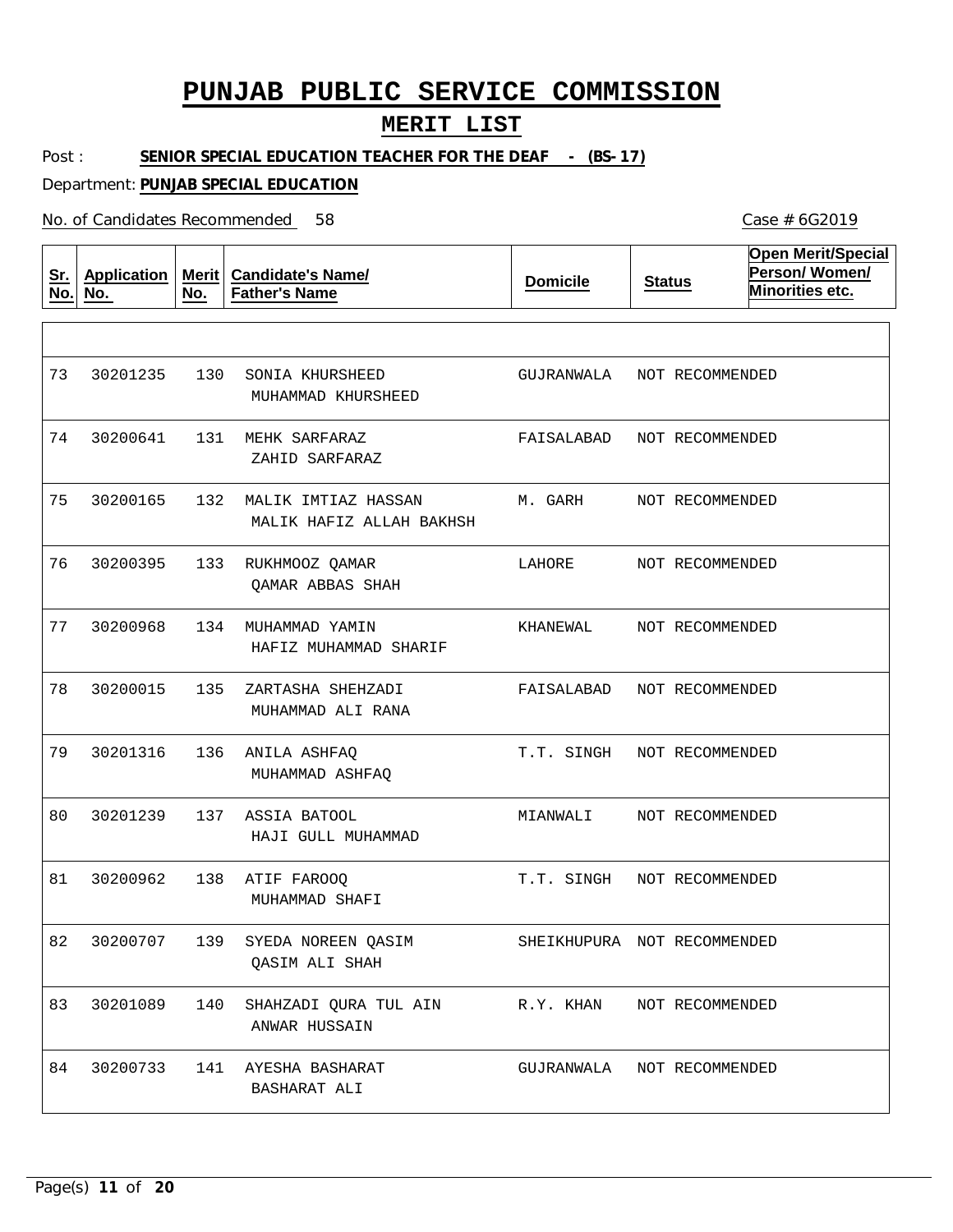### **MERIT LIST**

Post : **SENIOR SPECIAL EDUCATION TEACHER FOR THE DEAF - (BS-17)** 

Department: **PUNJAB SPECIAL EDUCATION**

| <u>Sr.</u><br>No. | <b>Application</b><br>No. | Merit<br>No. | <b>Candidate's Name/</b><br><b>Father's Name</b>  | <b>Domicile</b>             | <b>Status</b>   | <b>Open Merit/Special</b><br>Person/Women/<br>Minorities etc. |
|-------------------|---------------------------|--------------|---------------------------------------------------|-----------------------------|-----------------|---------------------------------------------------------------|
|                   |                           |              |                                                   |                             |                 |                                                               |
| 85                | 30200085                  | 142          | YOUNIS YASIN<br>GHULAM YASIN                      | RAJANPUR                    | NOT RECOMMENDED |                                                               |
| 86                | 30201026                  | 143          | HMNA SHAHAD<br>SHAHAD BASHIR                      | GUJRANWALA                  | NOT RECOMMENDED |                                                               |
| 87                | 30200558                  | 144          | ZILL -E- HUMA<br>MAQSOOD AHMED                    | SHEIKHUPURA NOT RECOMMENDED |                 |                                                               |
| 88                | 30200949                  | 145          | ANEELA FAROOQ<br>FAROOQ AHMAD                     | MULTAN                      | NOT RECOMMENDED |                                                               |
| 89                | 30200939                  | 146          | AYESHA ASHRAF<br>MUHAMMAD ASHRAF                  | SARGODHA                    | NOT RECOMMENDED |                                                               |
| 90                | 30200743                  | 147          | SUMAIRA BIBI<br><b>GHULAM ALI</b>                 | M. GARH                     | NOT RECOMMENDED |                                                               |
| 91                | 30200486                  | 148          | SABA ASGHAR<br>HAJI MUHAMMAD ASGHAR KHAN          | M. GARH                     | NOT RECOMMENDED |                                                               |
| 92                | 30200391                  | 149          | MUHAMMAD WASEEM KHAN<br>ABDUL HAMEED KHAN         | GUJRANWALA                  | NOT RECOMMENDED |                                                               |
| 93                | 30200344                  | 150          | UZMA ABBAS<br>MUHAMMAD ABBAS SHAH                 | SARGODHA                    | NOT RECOMMENDED |                                                               |
| 94                | 30200211                  |              | 151 AOSA BAOIR<br><b>BAQIR HUSSAIN</b>            | GUJRANWALA                  | NOT RECOMMENDED |                                                               |
| 95                | 30200561                  | 152          | MARYAM GULL-E-JAHAN ARA<br>SHAFIQ AHMAD CHAUDHARY | BAHAWALPUR                  | NOT RECOMMENDED |                                                               |
| 96                | 30200045                  | 153          | RIFFAT BATOOL<br>AMIR ABDULLAH                    | SARGODHA                    | NOT RECOMMENDED |                                                               |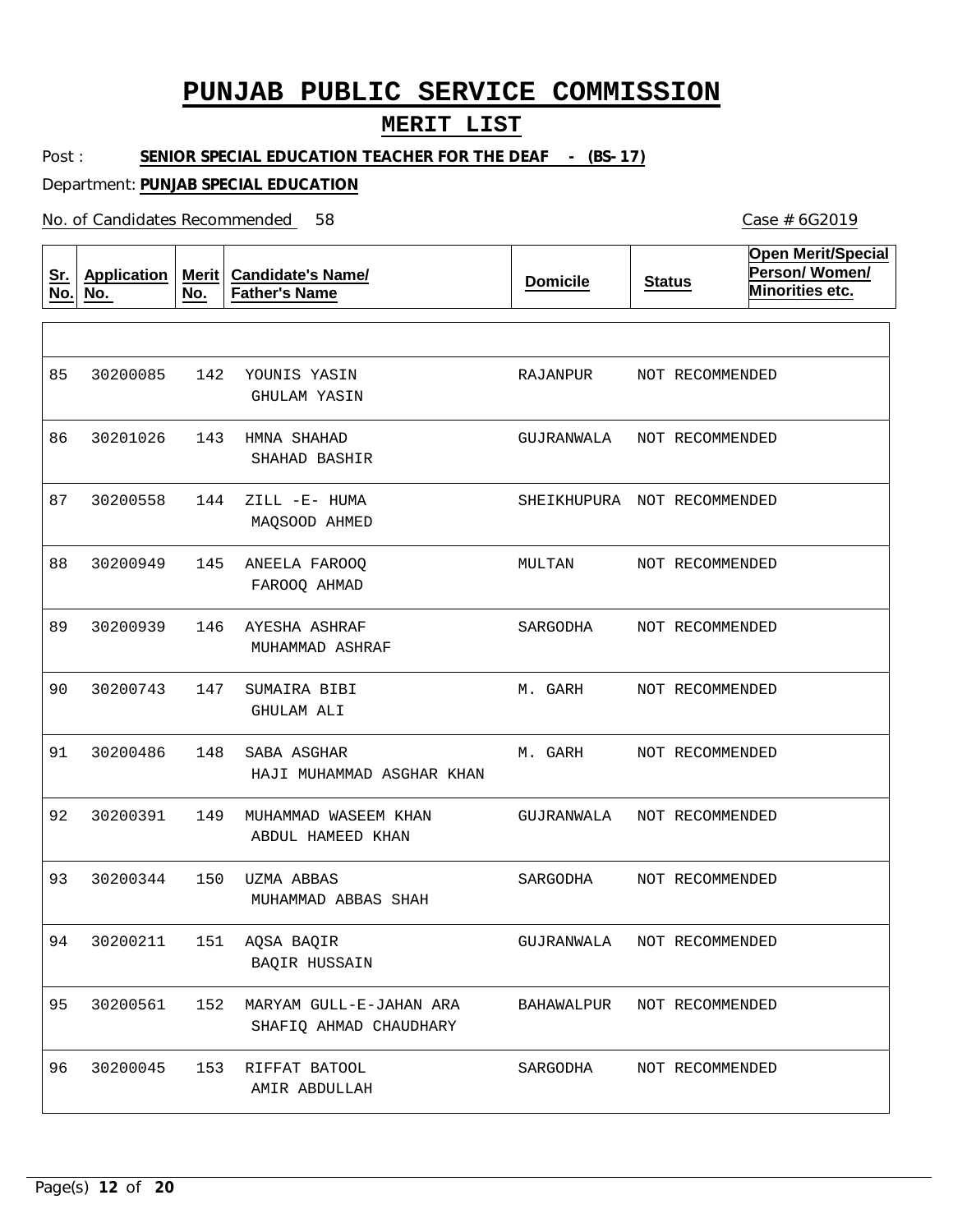### **MERIT LIST**

Post : **SENIOR SPECIAL EDUCATION TEACHER FOR THE DEAF - (BS-17)** 

Department: **PUNJAB SPECIAL EDUCATION**

No. of Candidates Recommended

| <u>Sr.</u><br>No. | <b>Application</b><br>No. | Merit<br>No. | <b>Candidate's Name/</b><br><b>Father's Name</b> | <b>Domicile</b> | <b>Status</b>   | <b>Open Merit/Special</b><br>Person/Women/<br>Minorities etc. |
|-------------------|---------------------------|--------------|--------------------------------------------------|-----------------|-----------------|---------------------------------------------------------------|
|                   |                           |              |                                                  |                 |                 |                                                               |
| 97                | 30200224                  | 154          | UZMA FAIZ<br>FAIZ MUHAMMAD                       | D.G. KHAN       | NOT RECOMMENDED |                                                               |
| 98                | 30200266                  | 155          | RABIA BIBI<br>HABIB UL REHMAN                    | JHANG           | NOT RECOMMENDED |                                                               |
| 99                | 30200492                  | 156          | MUHAMMAD ISMAIL<br>MOWLA BAKHSH                  | D.G. KHAN       | NOT RECOMMENDED |                                                               |
|                   | 100 30200421              | 157          | MUHAMMAD HASHIM<br>MALIK MUSHTAQ AHMAD           | MULTAN          | NOT RECOMMENDED |                                                               |
|                   | 101 30200133              | 158          | AMAT U ALLAH<br>RANA MUHAMMED IQBAL              | LAHORE          | NOT RECOMMENDED |                                                               |
|                   | 102 30200468              | 159          | FAZEELA KALSOOM<br>GHULAM RAZA                   | D.G. KHAN       | NOT RECOMMENDED |                                                               |
|                   | 103 30200857              | 160          | MAHMOOD UL HASSAN<br>MUHAMMAD AMIN               | MULTAN          | NOT RECOMMENDED |                                                               |
|                   | 104 30200162              | 161          | AYESHA SADAF BHATTI<br>MULK SHER BHATTI          | BAHAWALPUR      | NOT RECOMMENDED |                                                               |
|                   | 105 30200172              | 162          | MUHAMMAD HAMZA<br>ZULFIQAR AKHTAR                | GUJRANWALA      | NOT RECOMMENDED |                                                               |
|                   | 106 30200642              |              | 163 AMNA YAQOOB<br>YAQOOB ALI                    | LAHORE          | NOT RECOMMENDED |                                                               |
|                   | 107 30201265              | 164          | SAMINA IQBAL<br>MUHAMMAD IQBAL                   | M. GARH         | NOT RECOMMENDED |                                                               |
|                   | 108 30200664              | 165          | MUHAMMAD RIZWAN<br>ABDUL HAMEED                  | BAHAWALPUR      | NOT RECOMMENDED |                                                               |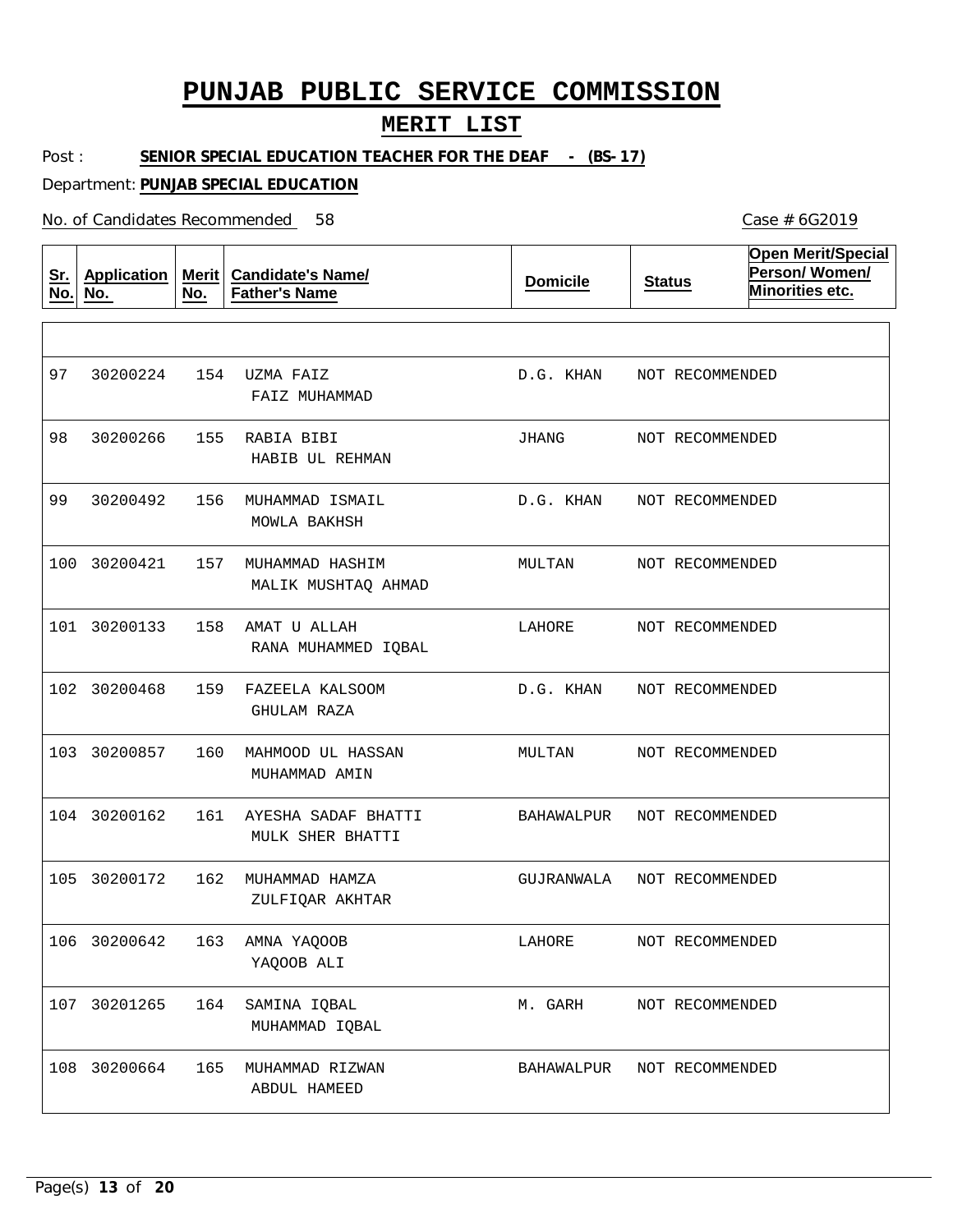### **MERIT LIST**

Post : **SENIOR SPECIAL EDUCATION TEACHER FOR THE DEAF - (BS-17)** 

Department: **PUNJAB SPECIAL EDUCATION**

| <u>Sr.</u><br>No. | <b>Application</b><br>No. | No. | Merit   Candidate's Name/<br><b>Father's Name</b> | <b>Domicile</b>             | <b>Status</b>   | <b>Open Merit/Special</b><br>Person/Women/<br>Minorities etc. |
|-------------------|---------------------------|-----|---------------------------------------------------|-----------------------------|-----------------|---------------------------------------------------------------|
|                   |                           |     |                                                   |                             |                 |                                                               |
|                   | 109 30200289              | 166 | IRAM MUKTHAIR<br>MUKTHAIR AHMED                   | D.G. KHAN                   | NOT RECOMMENDED |                                                               |
|                   | 110 30200794              | 167 | SADAF IQBAL<br>MUHAMMAD IQBAL HUSSAIN SHAH        | MIANWALI                    | NOT RECOMMENDED |                                                               |
|                   | 111 30200427              | 168 | AASMA TABASUM<br>RANA ALLAH DITTAH                | D.G. KHAN                   | NOT RECOMMENDED |                                                               |
|                   | 112 30200895              | 169 | AALIA BATOOL<br>FIDA HUSSAIN JAFERI               | M. GARH                     | NOT RECOMMENDED |                                                               |
|                   | 113 30201314              | 170 | HUMAIRA SARWAR<br>MUHAMMAD SARWAR                 | M.B. Din                    | NOT RECOMMENDED |                                                               |
|                   | 114 30200515              | 171 | HAMNA KHAN<br>MUSARAT NAEEM AKHTER                | MULTAN                      | NOT RECOMMENDED |                                                               |
|                   | 115 30200658              | 172 | SHAMIM SHAFIQUE<br>MUHAMMAD SHAFIQUE              | SHEIKHUPURA NOT RECOMMENDED |                 |                                                               |
|                   | 116 30201119              | 173 | SARA SARFRAZ<br>RANA SARFRAZ AHMAD                | LAHORE                      | NOT RECOMMENDED |                                                               |
|                   | 117 30200116              | 174 | NADIA ZAFAR<br>RANA ZAFAR IQBAL                   | KASUR                       | NOT RECOMMENDED |                                                               |
|                   | 118 30200295              | 175 | AQSA AROOJ<br>MUHAMMAD SALEEM                     | D.G. KHAN                   | NOT RECOMMENDED |                                                               |
|                   | 119 30200770              | 176 | ISHRAT BANO<br>NAWAZ ALI                          | M. GARH                     | NOT RECOMMENDED |                                                               |
|                   | 120 30200460              |     | 177 KINZA NASSEB<br>HAJI MUHAMMAD ALTAF           | M. GARH                     | NOT RECOMMENDED |                                                               |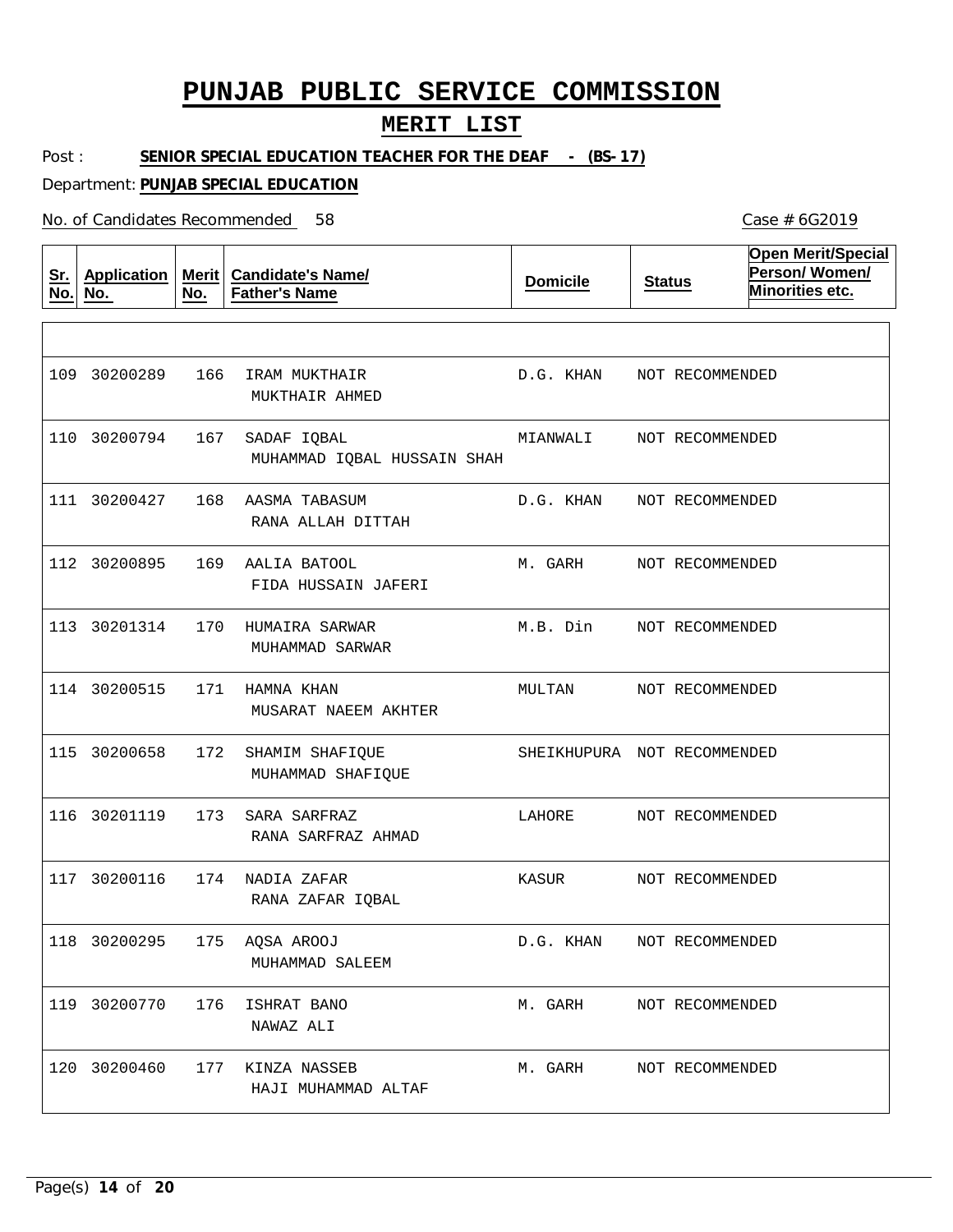#### **MERIT LIST**

Post : SENIOR SPECIAL EDUCATION TEACHER FOR THE DEAF - (BS-17)

Department: **PUNJAB SPECIAL EDUCATION**

No. of Candidates Recommended

**Sr. No. Application No. Merit No. Candidate's Name/ Father's Name Domicile Status Open Merit/Special Person/ Women/ Minorities etc.** 178 UZMA BATOOL 179 ASIA NAHEED 180 KANWAL NAZIR AHMAD 181 IRFAN ALI 182 FOUZIA ZAFAR 183 MUHAMMAD FAHEEM AKHTER 184 UZMA NAHEED 185 ANSAR ABBAS 128 30200491 186 AYESHA SIDDIQA 187 188 NOUSHIN FATIMA 131 30201050 189 MADIHA KALSOOM 132 30200232 BHUTTA SHAZIA NAZ ABDUL GHAFFAR MUHAMMAD YAQOOB NAZIR AHMED MUHAMMAD RAFIQUE MUHAMMAD ZAFAR IQBAL MUHAMMAD AKHTER KHAN BHUTTA WALI MUHAMMAD HAFIZ MUHAMMAD ZAFAR BAQAR HUSSAIN KHADIM HASSAN MUHAMMAD NAEEM MUHAMMAD SANA ULLAH MUJAHID 121 30201138 122 30200434 123 30201169 124 30200292 125 30200271 126 30200909 127 30200368 129 30200207 130 30201078 R.Y. KHAN OKARA GUJRANWALA JHANG MULTAN M. GARH R.Y. KHAN KHANEWAL GUJRANWALA NOT RECOMMENDED OKARA D.G. KHAN LAHORE NOT RECOMMENDED NOT RECOMMENDED NOT RECOMMENDED NOT RECOMMENDED NOT RECOMMENDED NOT RECOMMENDED NOT RECOMMENDED NOT RECOMMENDED NOT RECOMMENDED NOT RECOMMENDED NOT RECOMMENDED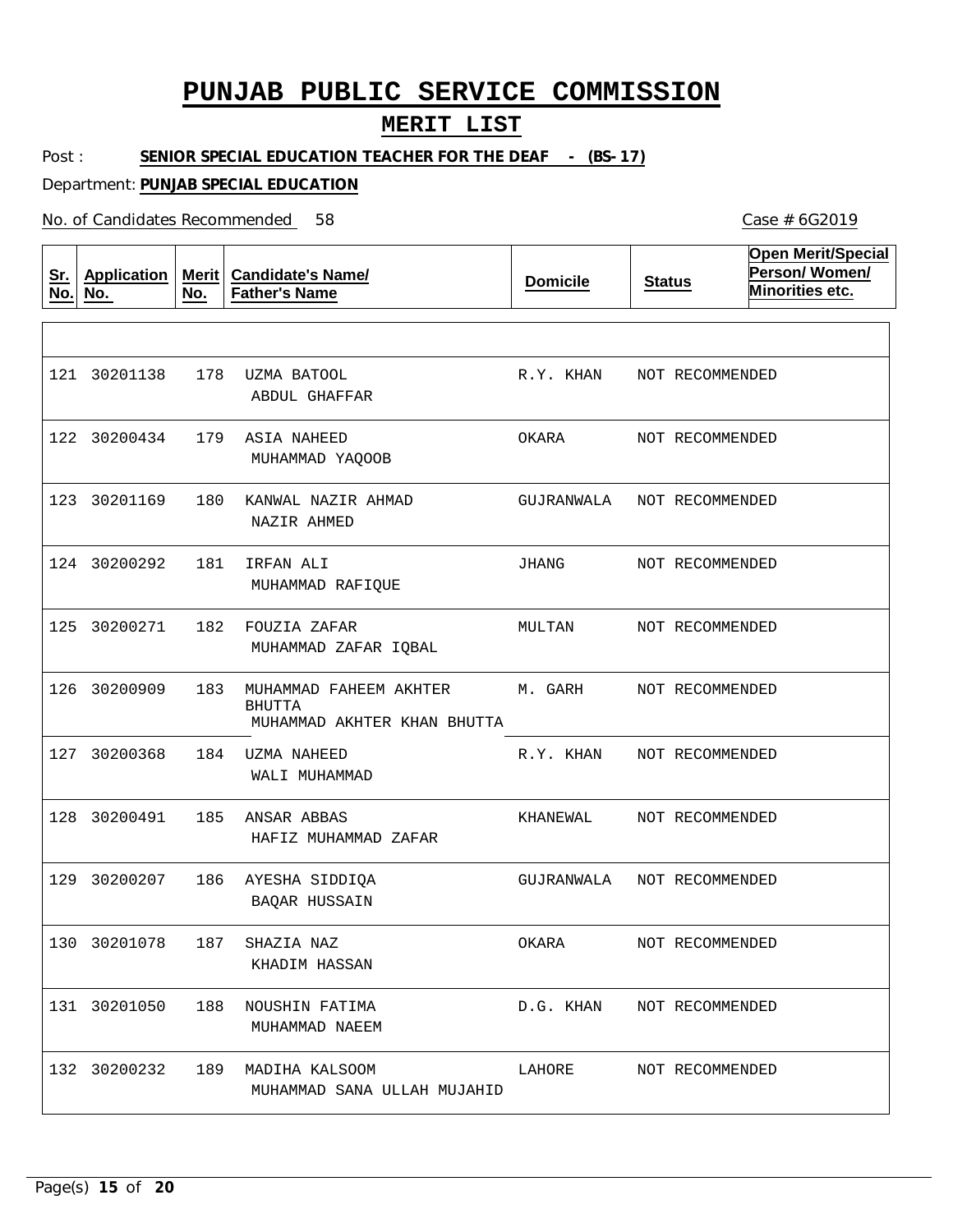### **MERIT LIST**

Post : **SENIOR SPECIAL EDUCATION TEACHER FOR THE DEAF - (BS-17)** 

Department: **PUNJAB SPECIAL EDUCATION**

No. of Candidates Recommended

| <u>Sr.</u><br>No. | <b>Application</b><br>No. | Merit<br>No. | <b>Candidate's Name/</b><br><b>Father's Name</b> | <b>Domicile</b> | <b>Status</b>   | <b>Open Merit/Special</b><br>Person/Women/<br>Minorities etc. |
|-------------------|---------------------------|--------------|--------------------------------------------------|-----------------|-----------------|---------------------------------------------------------------|
|                   |                           |              |                                                  |                 |                 |                                                               |
|                   | 133 30200616              | 190          | SEHRISH ABBAS<br><b>GHULAM ABBAS</b>             | M. GARH         | NOT RECOMMENDED |                                                               |
|                   | 134 30200381              | 191          | IQBAL QASIM<br>MALIK QASIM ALI                   | KHANEWAL        | NOT RECOMMENDED |                                                               |
|                   | 135 30200324              | 192          | QURAT UL AIN ARSHAD<br>MUHAMMAD ARSHAD           | FAISALABAD      | NOT RECOMMENDED |                                                               |
|                   | 136 30200867              | 193          | SHABANA RASHEED<br>MUHAMMAD RASHEED              | KASUR           | NOT RECOMMENDED |                                                               |
|                   | 137 30200406              | 194          | NAZIR FATIMA<br><b>BASHIR AHMAD</b>              | LAYYAH          | NOT RECOMMENDED |                                                               |
|                   | 138 30200074              | 195          | FAIZA AMEER<br>MUHAMMAD AMEER                    | KASUR           | NOT RECOMMENDED |                                                               |
|                   | 139 30200140              | 196          | SIDRA BUKHARI<br>SYYED ABID HUSSAIN SHAH BUK     | KASUR           | NOT RECOMMENDED |                                                               |
| 140               | 30200131                  | 197          | SHAHID UL ISLAM<br>MUHAMMAD BUKHSH               | JHANG           | NOT RECOMMENDED |                                                               |
|                   | 141 30200503              | 198          | KUNWAL JAVAID<br>MIRZA JAVAID BAIG               | LAHORE          | NOT RECOMMENDED |                                                               |
|                   | 142 30200513              | 199          | HAFIZA ATTEBA IKRAM<br>MUHAMMAD IKRAM KHAN       | LAHORE          | NOT RECOMMENDED |                                                               |
|                   | 143 30201356              | 200          | HUMAIRA ALMAS<br>MUKHTAR AHMAD                   | D.G. KHAN       | NOT RECOMMENDED |                                                               |
|                   | 144 30200889              | 201          | SHAZIA NOREEN<br>NASEER AHMAD                    | SARGODHA        | NOT RECOMMENDED |                                                               |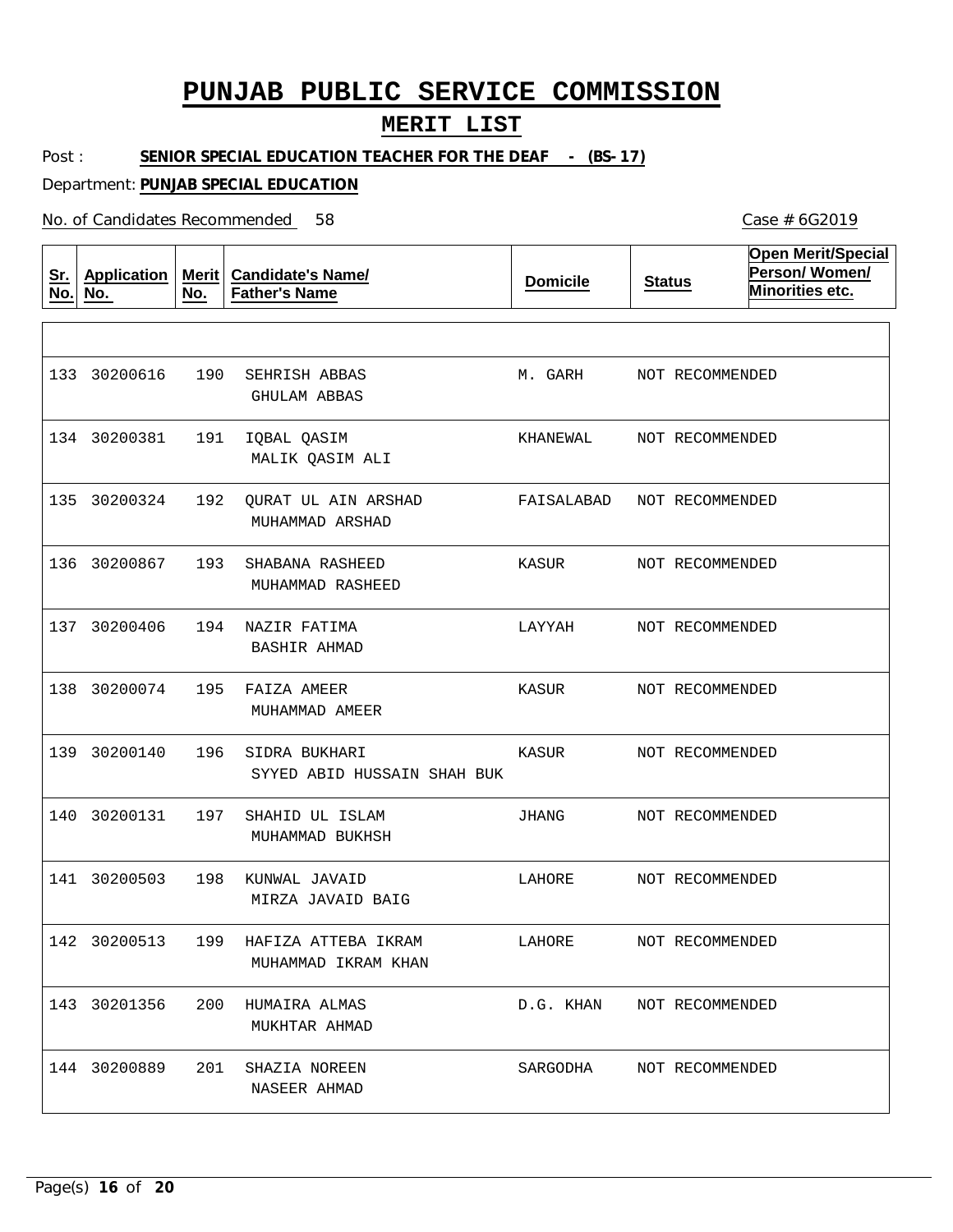### **MERIT LIST**

Post : **SENIOR SPECIAL EDUCATION TEACHER FOR THE DEAF - (BS-17)** 

Department: **PUNJAB SPECIAL EDUCATION**

No. of Candidates Recommended

| <u>Sr.</u><br>No. | <b>Application</b><br>No. | No. | Merit   Candidate's Name/<br><b>Father's Name</b> | <b>Domicile</b>             | <b>Status</b>   | <b>Open Merit/Special</b><br>Person/Women/<br>Minorities etc. |
|-------------------|---------------------------|-----|---------------------------------------------------|-----------------------------|-----------------|---------------------------------------------------------------|
|                   |                           |     |                                                   |                             |                 |                                                               |
|                   | 145 30200113              | 202 | KIRAN GULNAZ<br>ZAFAR IQBAL                       | SAHIWAL                     | NOT RECOMMENDED |                                                               |
| 146               | 30200735                  | 203 | RUKHSANA PARVEEN<br>ABDUL GHAFOOR KHEAL           | OKARA                       | NOT RECOMMENDED |                                                               |
|                   | 147 30200775              | 204 | IMRAN KHAN<br>SUBAI KHAN                          | KHANEWAL                    | NOT RECOMMENDED |                                                               |
|                   | 148 30200246              | 205 | FARAH KHAN<br>KHURSHID AHMAD KHAN                 | D.G. KHAN                   | NOT RECOMMENDED |                                                               |
|                   | 149 30200423              | 206 | SOBIA HANIF<br>MUHAMMAD HANIF                     | GUJRANWALA                  | NOT RECOMMENDED |                                                               |
| 150               | 30200321                  | 207 | AMBER SULTANA<br>NAFEES AHMED KHAN                | LAHORE                      | NOT RECOMMENDED |                                                               |
|                   | 151 30201035              | 208 | JAVERIA ARSHAD<br>MUHAMMAD ARSHAD                 | SHEIKHUPURA NOT RECOMMENDED |                 |                                                               |
|                   | 152 30200387              | 209 | HIDAYAT ULLAH<br><b>GHULAM FARID</b>              | D.G. KHAN                   | NOT RECOMMENDED |                                                               |
|                   | 153 30200536              | 210 | AROOJ AFZAAL<br>SYED AFZAAL HUSSAIN               | LAHORE                      | NOT RECOMMENDED |                                                               |
|                   | 154 30200066              | 211 | MUHAMMAD TRRAHIM<br>GHULAM RASOOL                 | D.G. KHAN                   | NOT RECOMMENDED |                                                               |
|                   | 155 30200765              | 212 | IRAM ARSHAD<br>MUHAMMAD ARSHAD IQBAL              | R.Y. KHAN                   | NOT RECOMMENDED |                                                               |
|                   | 156 30200023              | 213 | MALIK KAREEM NAWAZ<br>MALIK ALLAH YAR             | D.G. KHAN                   | NOT RECOMMENDED |                                                               |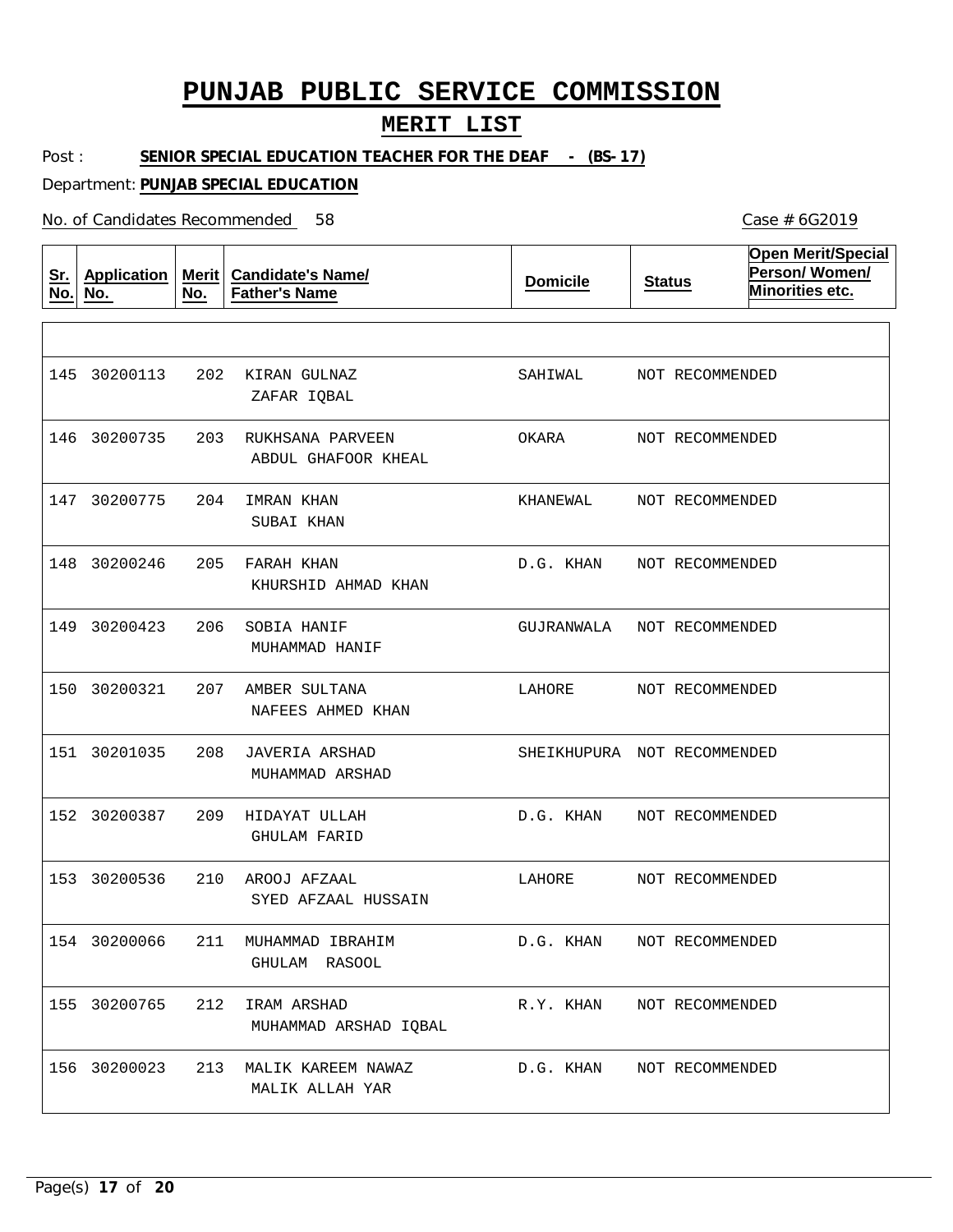#### **MERIT LIST**

Post : SENIOR SPECIAL EDUCATION TEACHER FOR THE DEAF - (BS-17)

Department: **PUNJAB SPECIAL EDUCATION**

No. of Candidates Recommended

**Sr. No. Application No. Merit Candidate's Name/ No. Father's Name Domicile Status Open Merit/Special Person/ Women/ Minorities etc.** 214 JAVED RASHEED 215 MARIAM SHUA 216 MUHAMMAD KHIZAR HAYAT 217 IRUM SALEEM 218 MUHAMMAD TAIMOOR KAMRAN 161 30201154 219 SADIA ZAHEER 220 AQSA TARIQ 221 NIMRA AZIZ 222 ZIA ULLAH TATLA 223 KOMAL NASREEN 224 RABIA JABEEN 167 30200135 225 SOHAIL SAEED 168 30201134 KHAN RASHEED AHMAD MUNIR ALAM MUHAMMAD AKBAR FAIZI MUHAMMAD SALEEM MUHAMMAD NAJEEB ALAM KHAN ZAHEER AHMAD MUHAMMAD TARIQ AZIZ UR REHMAN ZAFAR ULLAH TATLA MUHAMMAD ASIF KHURSHID ALAM MUHAMMAD SAEED 157 30200337 158 30200508 159 30200478 160 30200517 162 30200285 163 30201196 164 30200992 165 30200093 166 30201140 BAHAWALPUR NOT RECOMMENDED LAHORE VEHARI LAHORE LAHORE GUJRANWALA NOT RECOMMENDED SARGODHA M. GARH LAYYAH LAHORE LAHORE D.G. KHAN NOT RECOMMENDEDNOT RECOMMENDED NOT RECOMMENDED NOT RECOMMENDED NOT RECOMMENDED NOT RECOMMENDED NOT RECOMMENDED NOT RECOMMENDED NOT RECOMMENDED NOT RECOMMENDED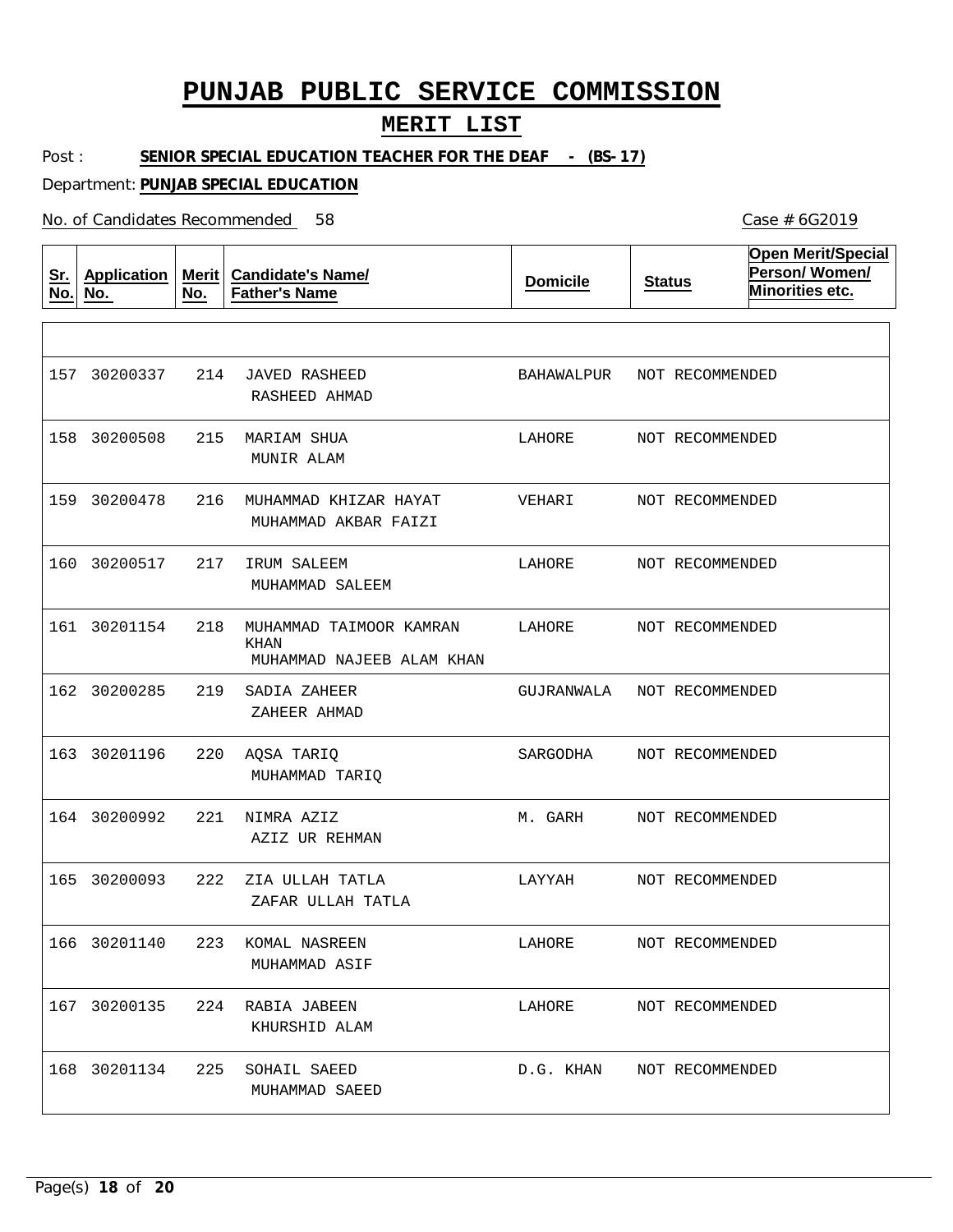### **MERIT LIST**

Post : **SENIOR SPECIAL EDUCATION TEACHER FOR THE DEAF - (BS-17)** 

Department: **PUNJAB SPECIAL EDUCATION**

| <u>Sr.</u><br>No. | <b>Application</b><br>No. | <b>Merit</b><br>No. | <b>Candidate's Name/</b><br><b>Father's Name</b> | <b>Domicile</b> | <b>Status</b>   | <b>Open Merit/Special</b><br>Person/Women/<br>Minorities etc. |
|-------------------|---------------------------|---------------------|--------------------------------------------------|-----------------|-----------------|---------------------------------------------------------------|
|                   |                           |                     |                                                  |                 |                 |                                                               |
| 169               | 30200191                  | 226                 | MUHAMMAD ASIF<br>ALLAH DITTA                     | KHANEWAL        | NOT RECOMMENDED |                                                               |
| 170               | 30201125                  | 227                 | MUHAMMAD NAVEED<br>MUHAMMAD ISHAQ                | KASUR           | NOT RECOMMENDED |                                                               |
| 171               | 30200976                  | 228                 | NAZIA PARVEEN<br>SHUKAT ALI                      | FAISALABAD      | NOT RECOMMENDED |                                                               |
| 172               | 30200550                  | 229                 | TAMHID ZAHRA<br>KAZAM ALI                        | KASUR           | NOT RECOMMENDED |                                                               |
| 173               | 30200897                  | 230                 | KOUSAR SHARIF<br>MUHAMMAD SHARIF                 | KASUR           | NOT RECOMMENDED |                                                               |
|                   | 174 30200240              | 232                 | FAKHRA BIBI<br>KHUDA BAKSH                       | KHANEWAL        | NOT RECOMMENDED |                                                               |
| 175               | 30200138                  | 233                 | AHMAD NAWAZ ANJUM<br>NIAZ MUHAMMAD NIAZI         | OKARA           | NOT RECOMMENDED |                                                               |
| 176               | 30200122                  | 234                 | FAIZ SHAHZAD<br>MUHAMMAD ASHRAF                  | FAISALABAD      | NOT RECOMMENDED |                                                               |
| 177               | 30200461                  | 235                 | FARAH TUFAIL<br>MUHAMMAD TUFAIL                  | NAROWAL         | NOT RECOMMENDED |                                                               |

| Following Candidate(s) Could Not Qualify the Interview |          |                                  |            |      |  |  |  |
|--------------------------------------------------------|----------|----------------------------------|------------|------|--|--|--|
|                                                        | 30200130 | MAOSOOD AHMAD<br>MUHAMMAD RAMZAN | JHANG      | FAIL |  |  |  |
| 2                                                      | 30200009 | GHULAM MURTAZA<br>MUNIR AHMAD    | FAISALABAD | FAIL |  |  |  |
| 3                                                      | 30200807 | SADIA NEMAT ALI<br>NEMAT ALI     | NAROWAL    | FAIL |  |  |  |